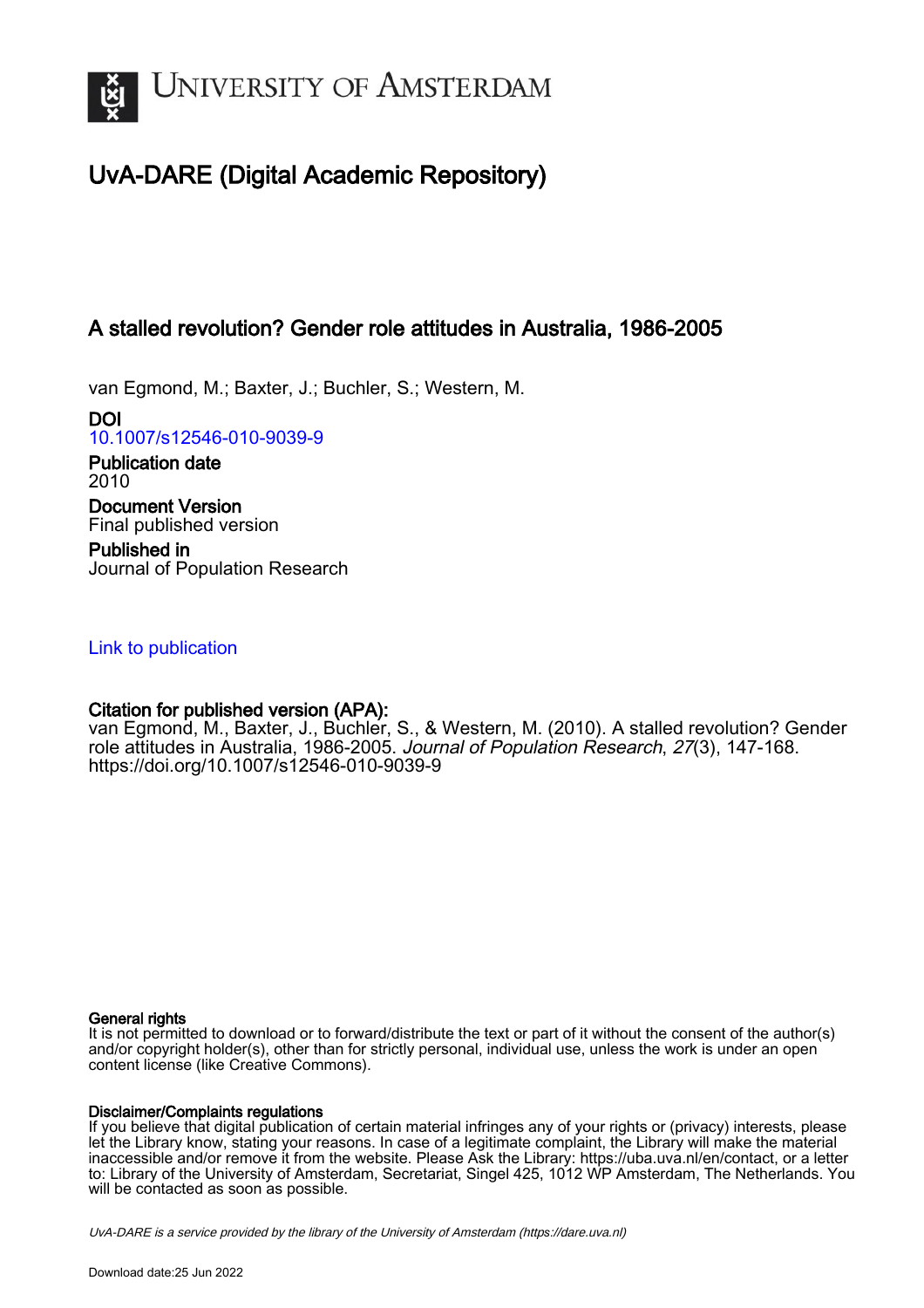# A stalled revolution? Gender role attitudes in Australia, 1986–2005

Marcel van Egmond • Janeen Baxter • Sandra Buchler • Mark Western

Published online: 26 October 2010 © The Author(s) 2010. This article is published with open access at Springerlink.com

Abstract This paper examines trends over time in attitudes to gender equality in Australia. We use data from repeated cross-sectional surveys in Australia to investigate trends in beliefs about men's and women's work and family roles between 1986 and 2005. We find that men are consistently more conservative than women, that younger cohorts tend to be less conservative than older cohorts, but those born between 1960 and 1980 are more egalitarian on some issues than those born after 1980. There is also evidence that the overall trend toward more egalitarian gender attitudes is most marked in Australia up until the mid-1990s with the trend flattening and in some cases, even reversing after this period. The paper concludes that there is currently a period of relative stability in gender attitudes in Australia, but with some tendency toward more conservative views.

Keywords Gender attitudes · Gender roles · Male breadwinner · Change over time

### **Introduction**

There is substantial evidence in support of trends toward more egalitarian beliefs about men's and women's work and family roles across the Western world since the 1960s (Brewster and Padavic [2000;](#page-20-0) Inglehart and Norris [2003;](#page-21-0) Scott [2008;](#page-21-0) Thornton

M. van Egmond

J. Baxter ( $\boxtimes$ ) · S. Buchler School of Social Science, The University of Queensland, St. Lucia, QLD 4072, Australia e-mail: j.baxter@uq.edu.au

J. Baxter - M. Western Institute for Social Science Research, The University of Queensland, St. Lucia, QLD, Australia

Department of Communication Science, University of Amsterdam, Kloveniersburgwal 48, 1012 CX Amsterdam, The Netherlands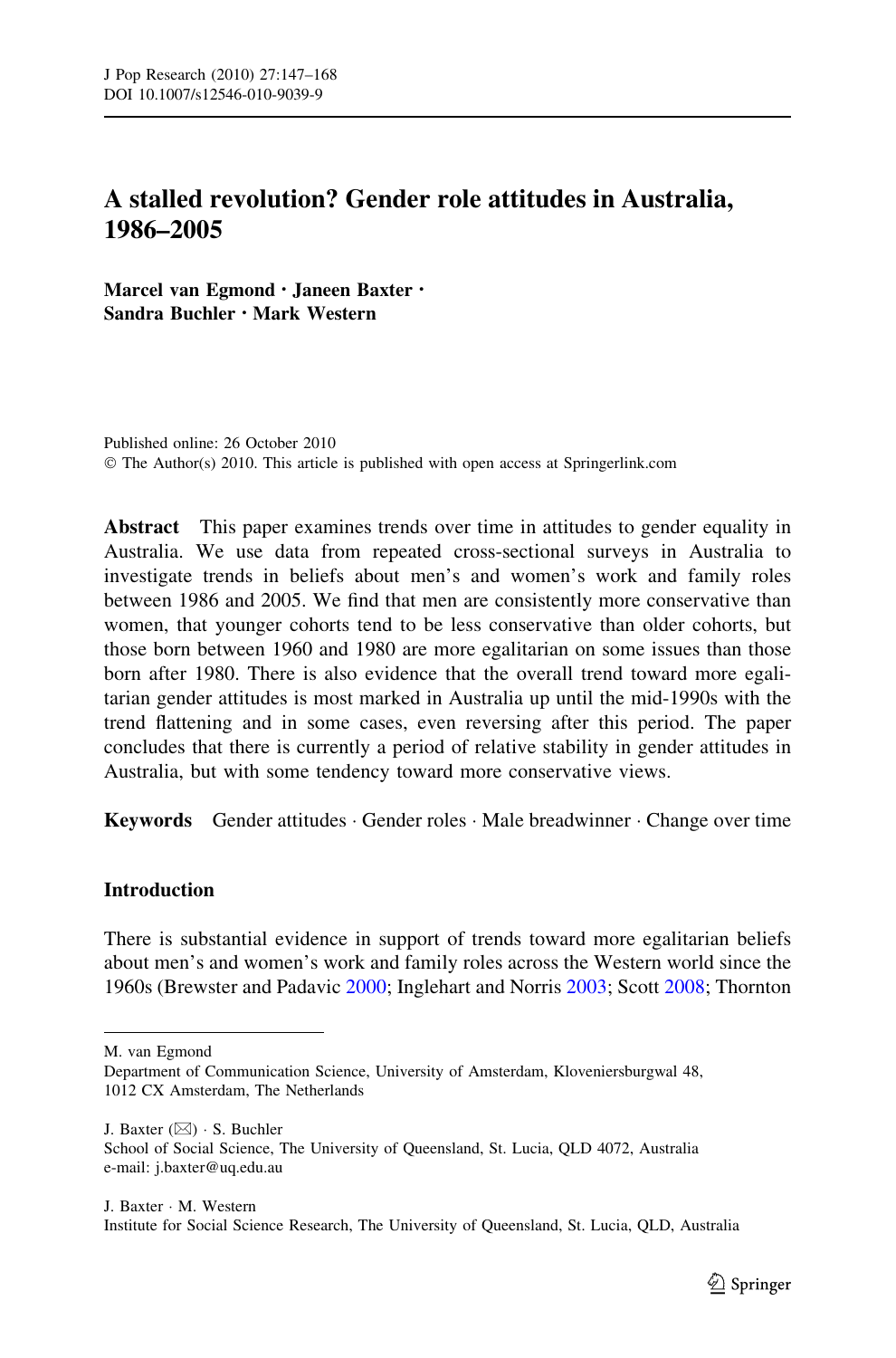and Young-DeMarco [2001](#page-21-0)). In addition to numerous studies documenting these attitudinal shifts, evidence is also provided by legislative changes such as equality of opportunity and sex discrimination legislation, and women's increased access to and participation in higher education and paid employment. Additionally we have seen marked changes in the patterning of relationships, marriage, divorce and fertility patterns, all of which imply a shift in beliefs about appropriate behaviour for men and women. These changes suggest that compared to previous generations, men and women now hold more egalitarian beliefs about gender behaviour.

But there is also evidence that trends toward more egalitarian views have slowed or even reversed in recent years: some commentators report a backlash in public opinions about feminism (Faludi [1992](#page-21-0); Holtz [1995\)](#page-21-0) and survey data on gender role attitudes show a flattening of trends (Brewster and Padavic [2000](#page-20-0); Inglehart and Norris [2003;](#page-21-0) Scott [2008\)](#page-21-0).

There are a number of reasons why this may have occurred. One possibility is that attitudes changed rapidly throughout the 1970s and 1980s as a result of second wave feminism and the influx of married women into the labour market, but may have reached a point of equilibrium once the idea of women's work outside the home became less novel and trends toward dual earner households became more widespread. Another possibility is that the goal of gender equality may have proved more elusive and less rewarding than originally anticipated by women in the 1970s, resulting in a tempering of ideas about appropriate gender roles. Still another possibility is that as fertility rates have declined and the population has aged, any observed slowdown in trends toward egalitarian attitudes is simply an artefact of the ageing of the population.

This paper investigates trends in gender role attitudes for Australian men and women for the period 1986–2005. During this time women's labour force participation rate in Australia rose from 48 to 58%, the proportion of women with a Bachelor degree rose from 5 to 25%, and a number of important laws were passed including the Affirmative Action Act (Equal Employment Opportunity for Women) in 1986 (Australian Bureau of Statistics [2008](#page-20-0)). However, most of the growth in women's labour force participation during this period was in part-time employment, particularly casual employment (Campbell et al. [2009](#page-20-0); van Gellecum et al. [2008\)](#page-21-0), and it was during this period, in 1996, that a conservative federal government was elected with a number of policies broadly supportive of male breadwinner families. Australia ranks second only to the Netherlands in the percentage of employees in part-time employment at 24.1% of all Australian employees, and well above the OECD average of 15.3% (OECD [2009\)](#page-21-0). But as in other countries, there are marked gender disparities in the distribution of part-time employment with the rate for women at  $38.5\%$ , compared to  $12.4\%$  for men (OECD  $2009$ ).

We examine change over time in men's and women's levels of support for specific attitude items to investigate whether the extent of change varies depending on the behaviour in question. Previous studies have suggested that attitudinal change proceeds at different paces depending on the issue under examination, implying that the move toward more egalitarian gender beliefs has proceeded more rapidly in relation to some issues than others (Kane and Sanchez [1994;](#page-21-0) Scott [2008\)](#page-21-0). Trends in women's overall labour force participation rates suggest that many people support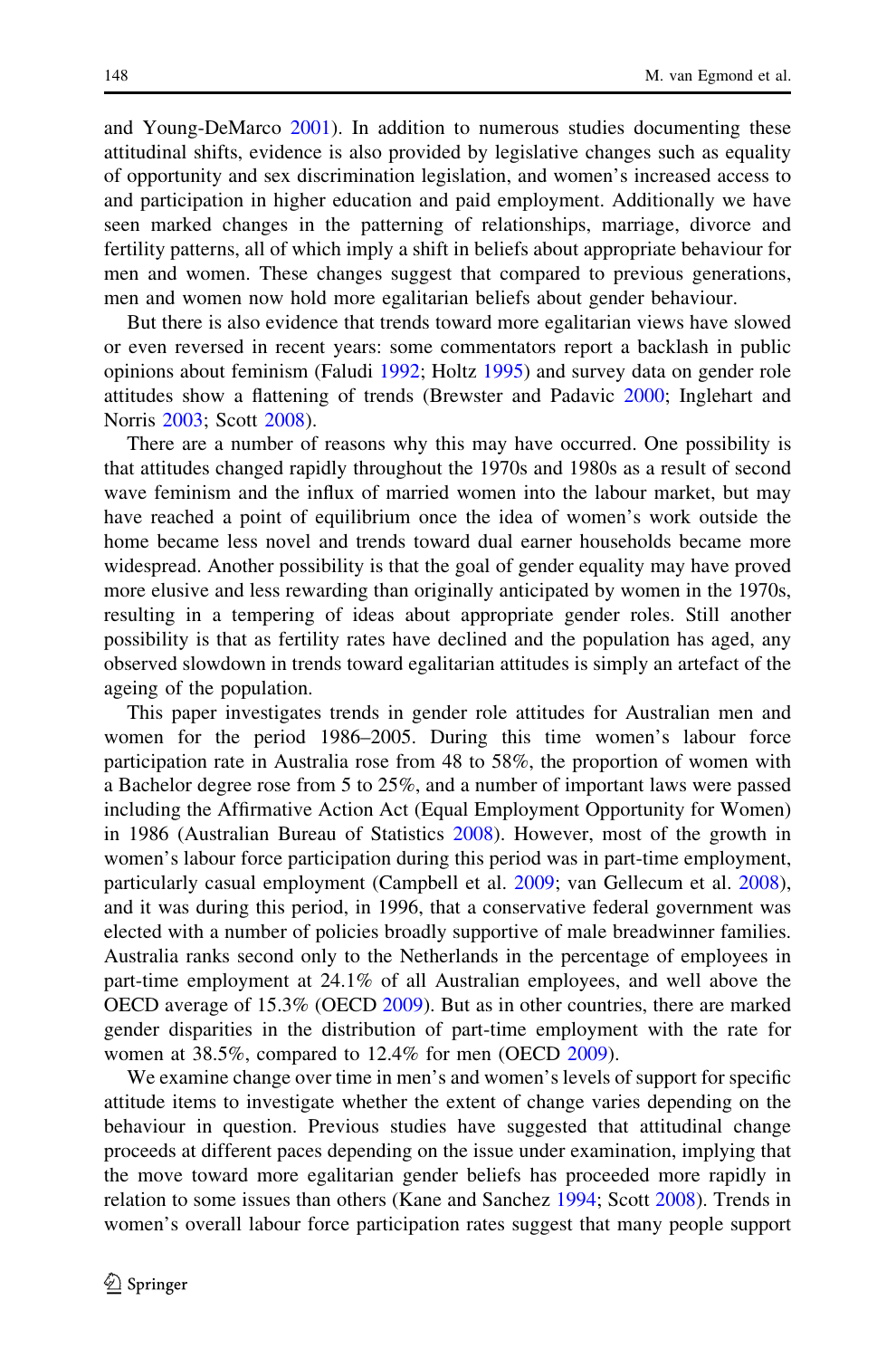women's increased access to the labour market. However, the slow pace of change in men's involvement in domestic and caring work (Baxter [2002](#page-20-0); Bittman et al. [2003;](#page-20-0) Craig [2007\)](#page-21-0) suggests that these views co-exist with traditional views about caring responsibilities in the home. Some previous research suggests growing support for the legitimacy of women's employment outside the home, but less support for the view that fathers should take equal responsibility for the care of young children (Evans and Kelley [2002;](#page-21-0) Kane and Sanchez [1994](#page-21-0)), but results are not consistent across surveys (see Braun and Scott [2009,](#page-20-0) p. 366). We also investigate how variations in individual characteristics are associated with gender beliefs to examine the factors shaping gender attitude beliefs and provide insight into why attitudes change over time.

#### Previous research

Previous research on trends and determinants of gender attitudes has identified a number of consistent results. First there is evidence that women hold more liberal gender attitudes than men (Brewster and Padavic [2000](#page-20-0); Ciabattari [2001;](#page-21-0) Davis and Robinson [1991](#page-21-0); Kane and Sanchez [1994;](#page-21-0) Scott [2008\)](#page-21-0). Moreover, US evidence suggests that men's attitudes have been slower to change than women's with the result that the gap between men's and women's attitudes has widened over the last 25 years (Brewster and Padavic [2000;](#page-20-0) Ciabattari [2001](#page-21-0)). Second, there is evidence that certain key social characteristics relating to employment, family status and demographic characteristics are closely related to gender attitudes. Never-married, younger people and those with higher levels of education tend to hold more liberal attitudes than married persons and older generations or those with lower levels of education (Brewster and Padavic [2000;](#page-20-0) Davis and Robinson [1991](#page-21-0); Thornton et al.[1983](#page-21-0)). There is also evidence that women in employment hold more egalitarian attitudes than women not in employment (Scott et al. [1996\)](#page-21-0). Third, there is strong evidence that gender attitudes became steadily more liberal from the 1960s to the mid-1990s, although there is some variation in results in relation to particular issues and also some suggestion that the trends may have slowed or even reversed in recent years (Brewster and Padavic [2000\)](#page-20-0).

In Australia there is little research on changing attitudes to gender roles over time, but what is available tends to support international trends of increasing egalitarianism. The lack of data in Australia means that we cannot assess trends in gender role attitudes before the 1980s, but research examining trends since the mid-1980s supports the UK and US findings of increasingly egalitarian views. Evans and Kelley [\(2002](#page-21-0)) analyse data from the International Social Survey Program (ISSP) between 1984 and 2001 and report increasing support for women's employment outside the home, although they note that there was already considerable support for women's employment in 1984. For example, in 1984 62% of Australians supported the statement: 'I approve of a married woman earning money in business and industry, even if she has a husband capable of supporting her', compared to 82% in 2001. At the same time, responses to other items did not show much change; for example, 49% of respondents disagreed with the statement 'A woman should devote almost all of her time to her family' in 1984 compared to 48% who disagreed in 2001.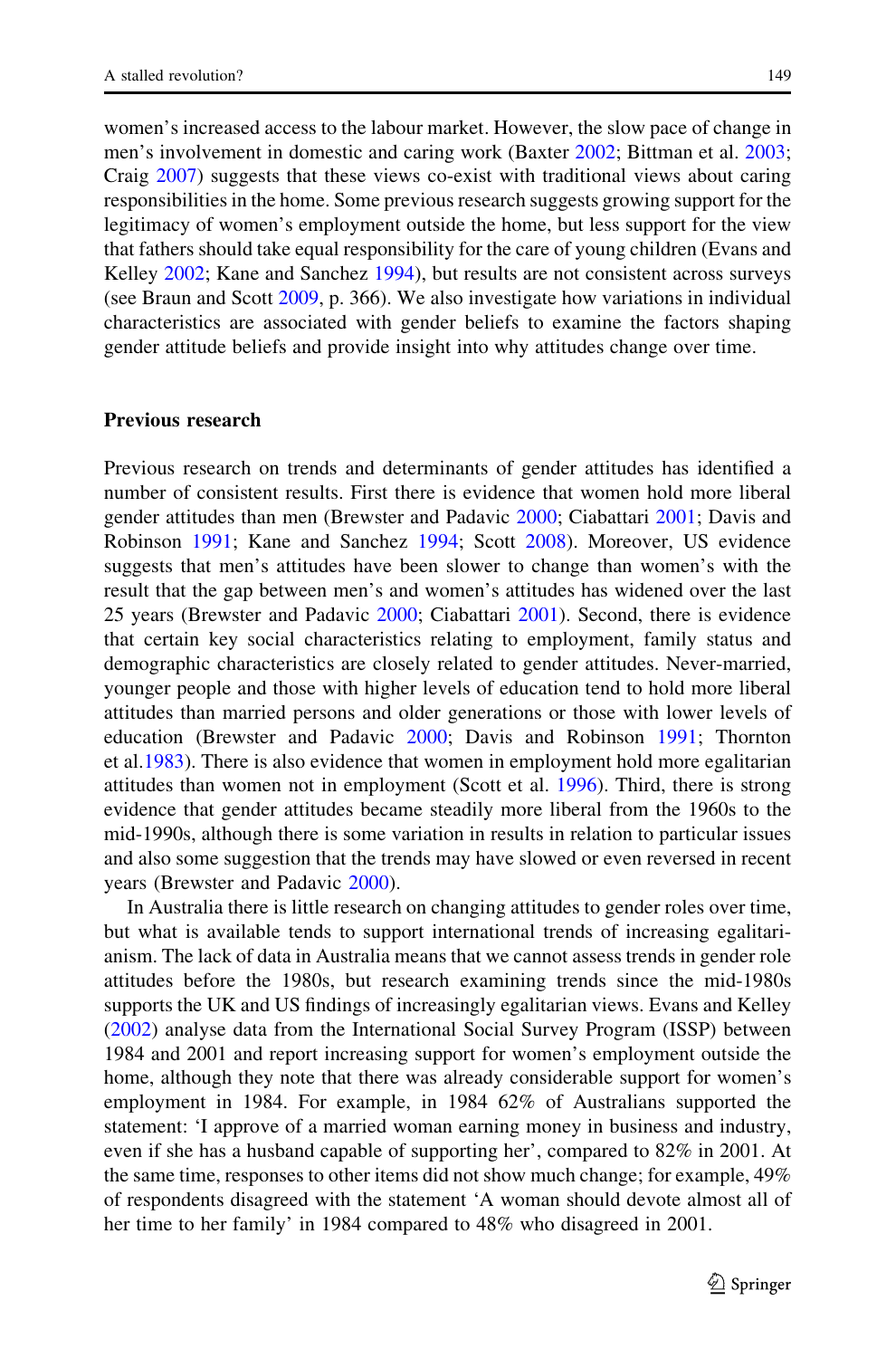Attitudes to women's employment appear to vary according to whether it is likely to affect young children. In 1985 about half of Australian ISSP respondents reported agreement with the statement 'A pre-school child is likely to suffer if their mother works'. This figure did not change substantially between 1984 and 2001. Evidence from the Australian Surveys of Social Attitudes in 2003 and 2005 further supports the view that both men and women are cautious about women's employment if it interferes with their role as carers of young children (Mitchell [2005;](#page-21-0) Western et al. [2007a\)](#page-22-0). This is supported by data from other countries showing greater acceptance of women's involvement in paid labour than of altering the domestic division of labour (Kane and Sanchez [1994\)](#page-21-0).

How do we explain variations over time in gender attitudes? Two main approaches have been proposed. Cohort replacement theory argues that attitudes are formed during childhood in relation to the historical and cultural context at the time (Blunsdon and Reed [2005;](#page-20-0) Brewster and Padavic [2000](#page-20-0); Brooks and Bolzendahl [2004\)](#page-20-0). This approach suggests that attitudes tend to remain reasonably stable over the lifecourse and to shape subsequent beliefs and preferences. Change in attitudes takes place when older generations are replaced by younger generations who differ in their beliefs and values because of their exposure to historically different contexts and periods during their childhood socialization (Brooks and Bolzendahl [2004](#page-20-0)).

On the other hand, theories about micro-level or intracohort change posit that individuals change their attitudes in response to changing locations within the social structure and as a result of experiences at key life course stages. With this approach social attitudes are expected to change as individuals experience different relationships, influences and events throughout their lifetime. Research has shown that individuals with higher levels of education tend to hold more egalitarian gender attitudes than those with lower levels of education, suggesting that the experience of participating in higher education may change individual attitudes (Kane [1995\)](#page-21-0). Similarly, participation in the labour force may shape women's views on gender equality because of their exposure to a wider range of social relationships and their increased financial and social independence. Finally, familial events such as the birth of a child, marriage or divorce may also change individuals' gender attitudes (Amato and Booth [1991](#page-20-0); Morgan and Waite [1987;](#page-21-0) Kane and Sanchez [1994\)](#page-21-0).

Some recent research in the United States concludes that cohort replacement is the main driver of recent gender attitude change. Using data from the General Social Survey, Brooks and Bolzendahl report that almost 60% of the change in gender attitudes between 1977 and 1998 in the United States was due to cohort replacement while only about 8% of the change was due to social structural factors (Brooks and Bolzendahl [2004,](#page-20-0) p. 128); but they also note that gender attitudes are closely related to changes in attitudes to other rights-based issues. Hence increasing support for individualism, equality of opportunity and civil libertarianism will be closely linked to increasing support for feminism and women's rights (Brooks and Bolzendahl [2004](#page-20-0)). This suggests that attitudes are not developed in isolation from views about other issues, but rather are closely intertwined with other values and form a broad-based belief system.

Brewster and Padavic ([2000\)](#page-20-0) on the other hand, conclude that gender attitude change is driven by both cohort replacement and intracohort change. Like Mason and Lu ([1988\)](#page-21-0) they find that intracohort change accounted for more of the change in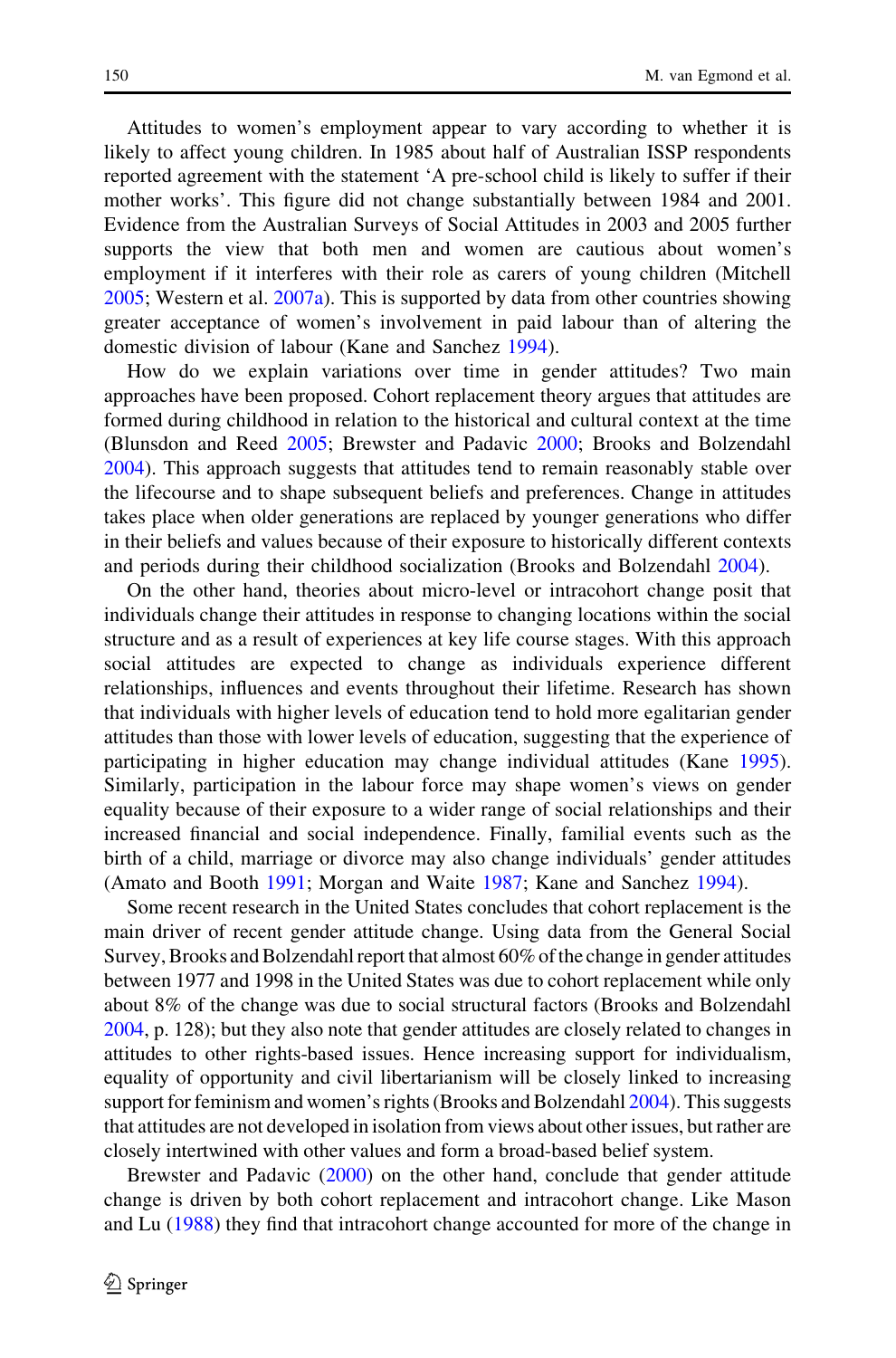gender attitudes in the US in the period 1977–1985, whereas the importance of cohort replacement has increased in the period 1985–1996. They also report a considerable slowing of change from 1985 to 1996, significant fluctuations from 1 year to the next in responses to specific issues, and that men's attitudes have been changing more slowly than women's. They conclude that change over time in attitudes to gender roles is best explained by a combination of cohort replacement and intracohort effects and that future research must consider individual determinants of gender attitudes as well as cohort differences.

We draw on these earlier studies to examine changes in gender attitudes over time in Australia. First, we provide an overview of changes over time in gender attitudes in Australia for the period 1985–2005. In doing so we consider whether the observed changes over time are continuous, or whether there is evidence of a slowdown or reversal in gender attitudes as has been found in other countries. We differentiate between trends in men's and women's gender attitudes and we separately examine a number of gender attitude items since previous research has shown that attitudes vary across gender and according to the issue under examination. Second, we examine the importance of a number of demographic and social characteristics such as birth cohort, marital status, parental status, education, religiosity and employment status to investigate whether variations in these characteristics influence gender attitudes.

## Data

We use data from five cross-sectional Australian surveys from 1986 to 2005 (see Appendix Table [4](#page-19-0)). Although the surveys used different methods and in some cases differing sample parameters, all are broadly representative of the Australian population and all contain similar survey questions about attitudes to work and family roles. There are some exceptions. The 1986 Social Structure of Australia Project only sampled respondents in paid employment and the Negotiating the Life Course (NLC) survey (McDonald et al. [1999\)](#page-21-0) restricted its sample to respondents between 18 and 54 years of age. For reasons of comparability, the analytical samples of the three remaining surveys have also been restricted to these criteria. The Households Income and Labour Dynamics in Australia (HILDA) survey conducted interviews with all members of the household aged over 15 years (Watson and Wooden [2002](#page-21-0)). As the other surveys do not, and to avoid possible nesting or contextual bias issues, we have randomly selected one member of each HILDA household to be included in our analysis. Finally, to account for bias in our analysis due to the considerable variation in sample sizes, each data file is weighted to an equal sample size in the combined analysis file.<sup>1</sup> The combined dataset thus includes five time points covering the period 1986–2005.

 $1$  This is achieved by using a standard weighting procedure: target sample size is derived by dividing the total number of cases for all samples by the number of samples. Sample-weights are then derived by dividing the target sample size by the actual sample size. Samples are then weighted by their respective sample-weights. Thus, both equal sample size and the correct degrees of freedom are achieved.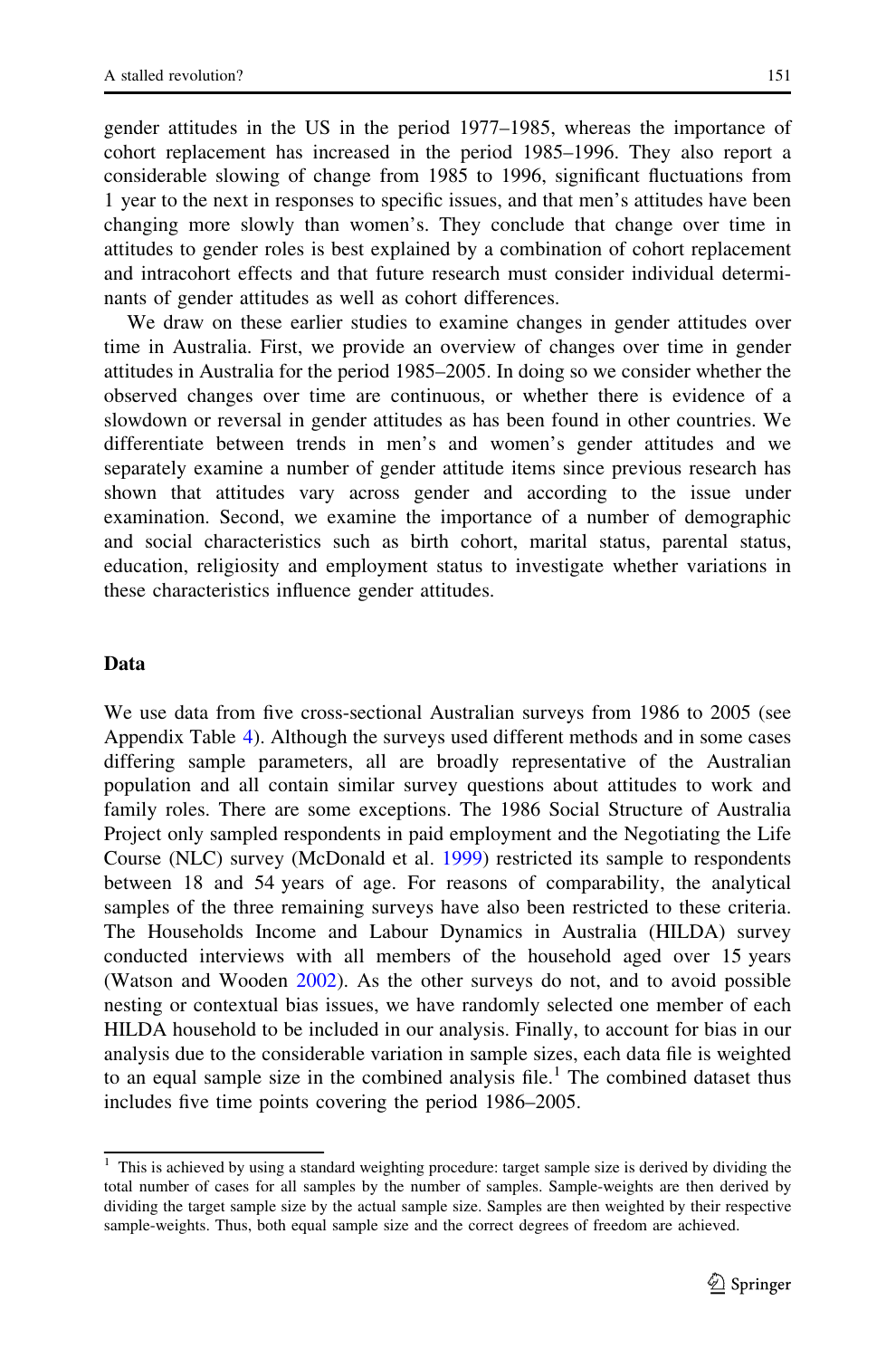We are aware that these variations in sample design pose some limitations for our analysis. Ideally it would be desirable to have identical sample designs for each data point. For example, it is possible that employed women in 1986 held less traditional gender attitudes than employed women in 2005. Thus any observed changes in women's attitudes over time may be due in part to selectivity bias reflecting the fact that as women's labour force participation rates increased over time, the sample of women in 2005 might include women with relatively more conservative gender attitudes compared to the sample in 1986. However, the absence of alternative datasets means that we are restricted to these datasets for our analysis. We also impose other exclusion restrictions based on age and employment to ensure comparability. Additionally we include a range of respondent characteristics in each of our regression models which may go some way toward controlling for variations in sample design. And finally, we note that our results are very similar to those obtained in cross-national studies in a number of different countries, suggesting that we can be reasonably, confident that our findings are not artefacts of these specific sample designs (Braun and Scott [2009\)](#page-20-0).

## Variables

We measure attitudes to gender roles using five items:

- 1. It is better for the family if the husband is the principal breadwinner outside the home and the wife has primary responsibility for the home and children.
- 2. If both husband and wife work, they should share equally in the housework and childcare.
- 3. Ideally, there should be as many women as men in important positions in government and business.
- 4. There should be satisfactory childcare facilities so that women can take jobs outside the home.
- 5. A woman who works in a paid job can be just as good a mother as one who does not.

Note that items 3 and 4 are not available in the HILDA survey. Additionally there are some minor variations in item wording and response categories across the surveys, but these are minor and unlikely to affect comparability. For example the HILDA item equivalent to item 1 above is worded: 'It is better for everyone involved if the man earns the money and the woman takes care of the home and children'. The HILDA item equivalent to item 2 above is worded: 'If both partners in a couple work, they should share equally in the housework and care of children'. And finally the HILDA item equivalent to item 5 above is worded: 'A working mother can establish just as good a relationship with her children as a mother who does not work for pay'.

There is also variability across the surveys in the response categories for each item. Responses in HILDA were collected on a scale from 1 (strongly disagree) to 7 (strongly agree). In NLC, there were 5 response categories, with  $1 =$  strongly agree,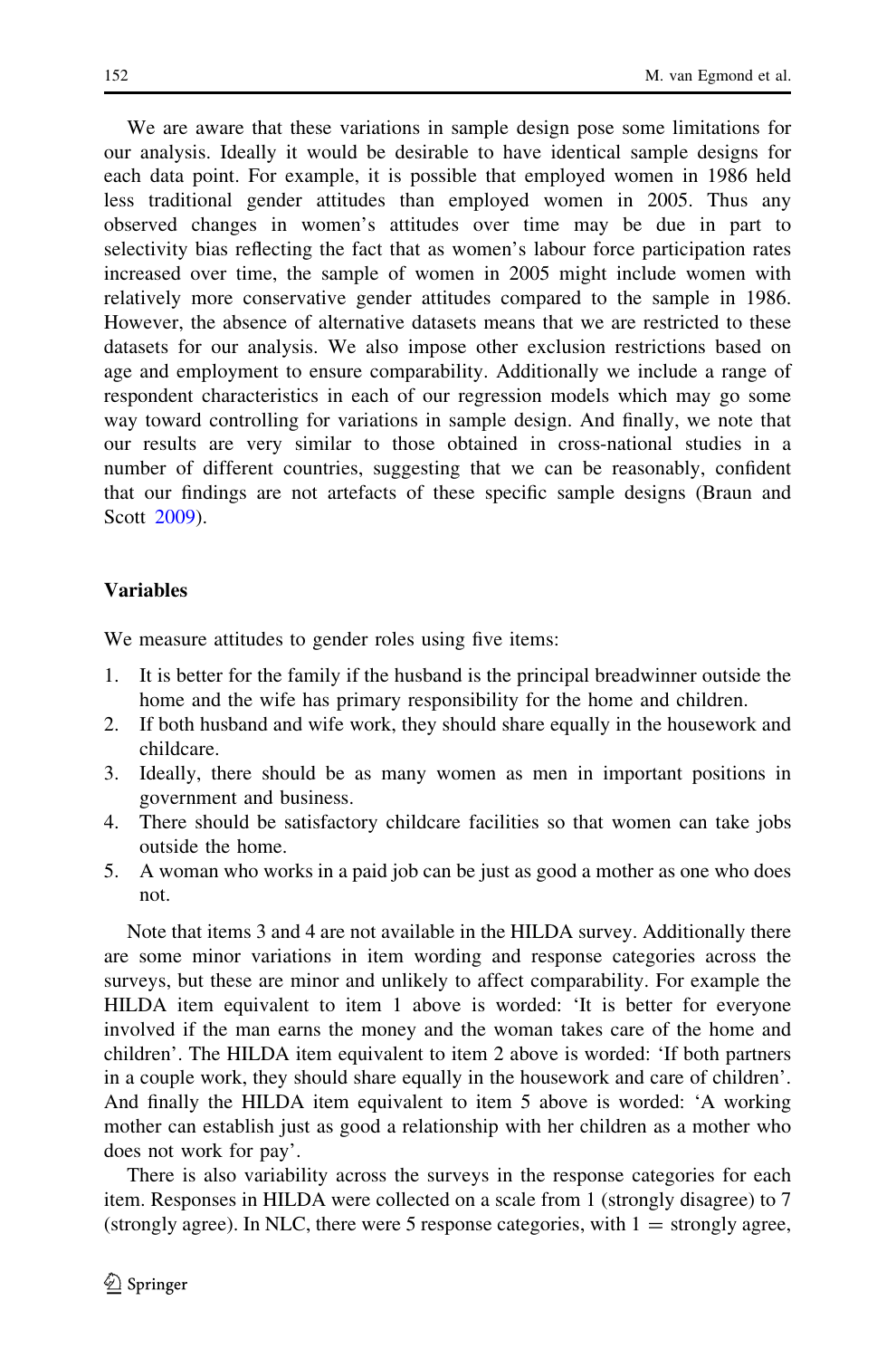$2 = \text{agree}$ ,  $3 = \text{mixed}$  feelings,  $4 = \text{disagree}$ , and  $5 = \text{strongly}$  disagree. In the Social Structure of Australia and Neoliberalism, Inequality and Politics in Australia surveys responses were collected on a 4-point scale with categories 1 (strongly agree), 2 (agree), 3 (disagree) and 4 (strongly disagree). For the regression analysis we standardize the scores by scaling responses to run from 0 to 1, with responses rescaled when required so that for all items 0 indicates more liberal attitudes and 1 indicates a more conservative or traditional viewpoint. Potentially variation across the surveys in response categories may affect the comparability of responses, particularly since NLC and HILDA offered respondents a neutral response category. However, only 3% of NLC respondents chose the neutral response across each of the items. In the HILDA questionnaire only the first and last response options were labelled, and respondents were instructed to tick a box between 1 and 7. For item 1, 19% chose the middle box, 7% chose the middle box for item 2 and 18% chose the middle box for item 5. While these variations in item responses are a limitation for our analysis, we are confident that they do not invalidate our comparisons. Overall, the items in the HILDA survey are the least comparable in terms of wording and response categories. However, even if we drop these data from our analysis, our broad conclusions do not change. Moreover, many previous studies have drawn reliable conclusions from comparative datasets that are not strictly comparable in design, data collection methods or wording of survey items, even when the datasets come from the same project, such as the International Social Survey Project (ISSP) (see Braun and Scott [2009\)](#page-20-0).

We examine a number of independent variables suggested by earlier studies to influence beliefs about gender roles. We hypothesize two scenarios for change over time during the period under study. The first is a simple continuous change over time towards more progressive gender role attitudes; this would suggest a model in which a single linear trend describes changes in attitudes between 1985 and 2005. We hypothesize a second scenario in which change over the period is best described using two trends. Our reasoning for such a dual-trend model lies in evidence of a slowing or even reversal of the trend towards more egalitarian views. In Australia the emergence of more conservative views may be indicated by the electoral success of a conservative Federal government led by John Howard during this period, with its emphasis on a more traditional, family-oriented policy agenda and the consolidation of a long trend toward increasingly neoliberal economic policies (Brennan [2007;](#page-20-0) Western et al. [2007b\)](#page-22-0). The prolonged support for the Coalition from the mid-1990s to their defeat in 2007 may suggest a slowing or reversal of progressive gender attitudes during this period. If these expectations are correct we would expect to find an initial trend towards more progressive attitudes from the mid-1980s to the mid-1990s, followed by a less progressive or even a conservative trend.

To assess this we include two variables for time, one covering the period from 1986 to 1995, and the other from 1995 onwards. The first is coded as the number of years since 1986. The second measure is an interaction variable coded as whether or not the survey was completed since 1995 by the number of years since 1995. Note that this is similar to including a measure of time squared to see if the effect of time is curvilinear. With our approach, however, we are able to fix the point at which we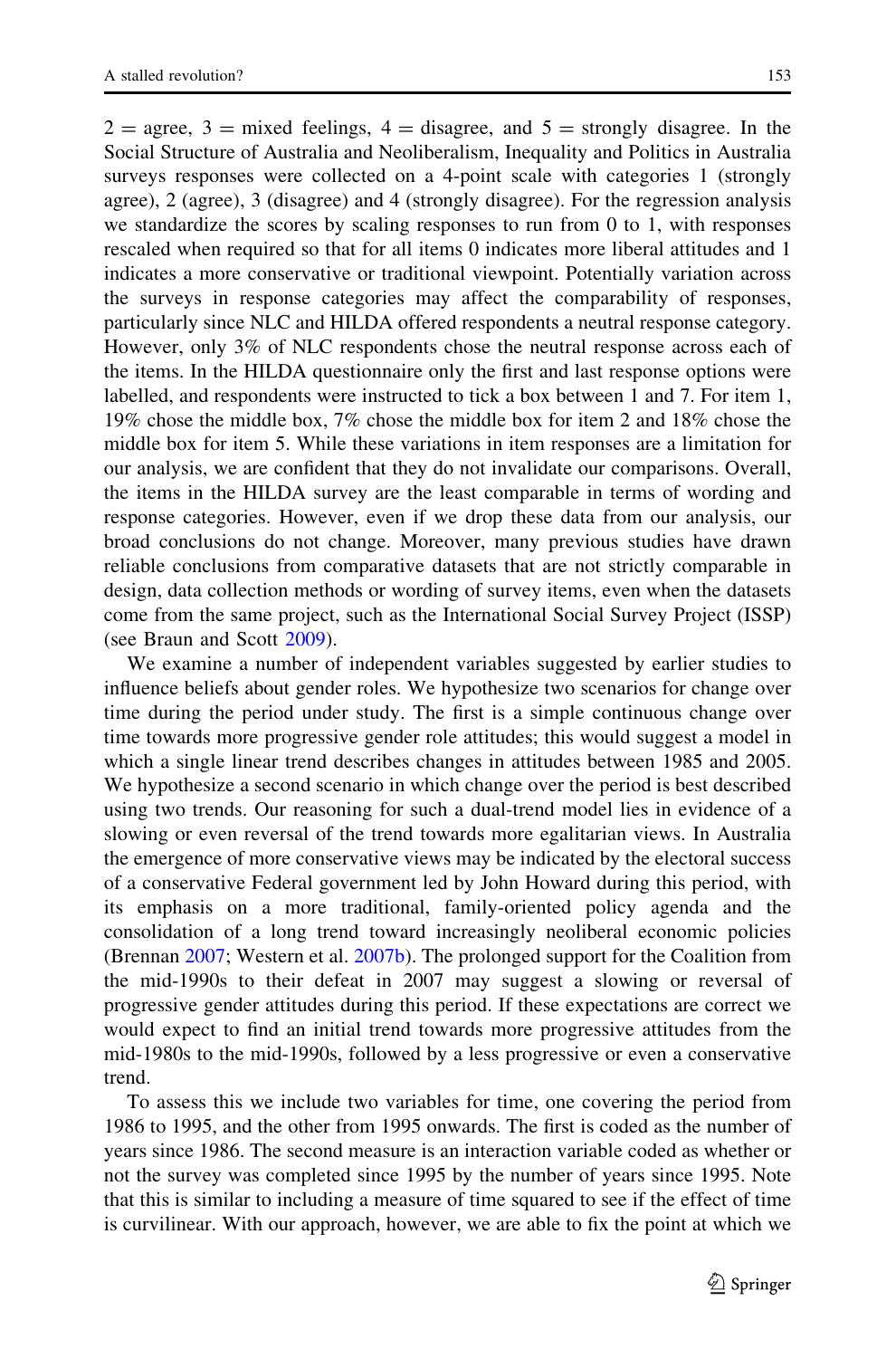expect to observe the change in attitude trends.<sup>2</sup> We have fixed the turnover point at 1995, shortly before the election of the Howard government, arguing that if indeed his electoral success stems from a change in attitudes in the Australian electorate, such a change would be likely to develop before these elections.

We constructed four birth cohorts: respondents born before 1940, respondents born 1940–1959, respondents born 1960–1979 and respondents born since 1980. These groupings coincide with the pre-war generation, the first post-war generation, the generation socialized in the affluent 1960s and 1970s and the generation socialized during the 1980s and 1990s. We expect successive generations to show more progressive attitudes towards gender, with the possible exception of the youngest cohort. This youngest cohort was socialized largely during a period of conservative government in Australia led by Howard, leader of the conservative Liberal-National party coalition and Prime Minister of Australia from 1996 to 2007. The family-oriented conservative policy agenda of this government may have affected attitudes about gender leading to a slightly more conservative outlook for this generation (Brennan [2007\)](#page-20-0). We include dummy indicators for each cohort, excluding the second cohort (born 1940–1959) as the control category.

We include dummy indicators to distinguish between single (never married), married, cohabiting, separated or divorced and widowed. Married is the reference category. We expect cohabiting respondents to hold more liberal attitudes to gender issues than married respondents. Other research has indicated that cohabiting couples are more liberal and more supportive of egalitarian gender roles (Smock [2000;](#page-21-0) Baxter [2005](#page-20-0)).

Children cause a great deal of change in a relationship, both in the character and often also in the distribution of daily household tasks (Baxter et al. [2008](#page-20-0)). In Australia, the arrival of children often leads to women's withdrawal or decreased involvement in the labour market. Such changes may influence gender attitudes. To test for this, we include a dummy variable indicating whether children under the age of 16 are living in the household (coded  $1 = yes$ ).<sup>3</sup>

We expect higher education to be associated with more progressive gender attitudes. We include three dummy variables for those with incomplete secondary schooling (1), completed secondary education (2) and tertiary education (3). The reference category for the regression models is completed secondary education.

We include a measure of whether respondents are employed full-time, defined as 30 or more hours of paid employment per week, or part-time, defined as less than 30 hours of paid employment per week.

We also include a measure of whether the respondent's partner is employed. We expect individuals in households in which both partners are employed to be more progressive in their attitudes to gender compared to households in which only the male partner is employed.

<sup>&</sup>lt;sup>2</sup> We also ran the analysis including a measure of time squared (results not shown) and found very similar results to those reported here.

<sup>&</sup>lt;sup>3</sup> Since these changes in attitudes are likely to endure after the children have moved out, information regarding whether the respondent ever had any children would have been preferable, but such information is not available. This may result in an underestimation of the effect of children in the household.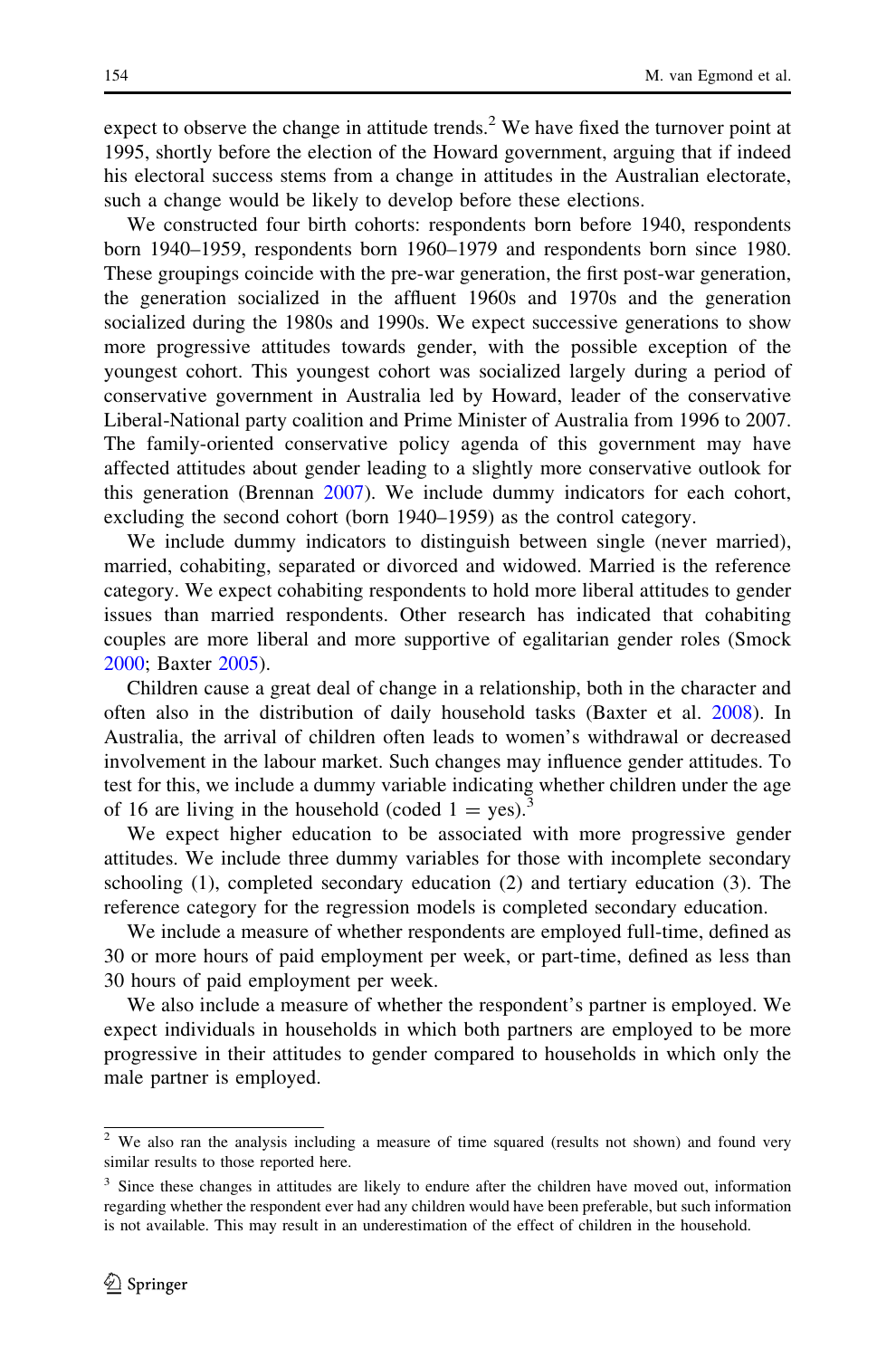We expect religion to be associated with more conservative gender attitudes. To examine this we include a dummy variable indicating whether respondents are religious (coded yes  $= 1$ ). This variable was based on a question asking whether respondents considered themselves to belong to a particular religious denomination. Additional analysis (not shown) showed no significant variations in gender attitudes across specific religious denominations.

Following earlier research we expect men to report more conservative gender attitudes than women. We therefore include gender as a dummy variable (coded  $1 =$  men). We test for changes in the gender gap over time by including an interaction between gender and each of our time variables. We also included gender interactions with other variables to examine differences between men and women in the determinants of attitude variation. Non-significant interactions were dropped from the final model. Comparisons in model quality were made on the basis of statistical significance of the trend estimates and fit of the model by comparing adjusted  $R^2$ , Akaike information criterion (AIC) and Bayesian information criterion (BIC) values. Our final regression model includes gender interactions with marital status and whether partner is employed. These were the only gender interactions which were statistically significant.

Table 1 reports means and standard deviations for all of the independent variables in the analyses separately by year of survey. We have not included the time variables in this table as these variables are only meaningful for the combined dataset.

|                                | 1986    |      | 1993    |      | 1997    |      | 2001    |      | 2005    |      |
|--------------------------------|---------|------|---------|------|---------|------|---------|------|---------|------|
|                                | Mean SD |      | Mean SD |      | Mean SD |      | Mean SD |      | Mean SD |      |
| Born before 1940               | 0.13    | 0.33 | 0.02    | 0.15 |         |      |         |      |         |      |
| Born 1940-1959                 | 0.65    | 0.48 | 0.62    | 0.49 | 0.51    | 0.50 | 0.37    | 0.48 | 0.35    | 0.48 |
| Born 1960-1979                 | 0.22    | 0.41 | 0.36    | 0.48 | 0.49    | 0.50 | 0.58    | 0.49 | 0.56    | 0.50 |
| Born 1980 to present           |         |      |         |      |         |      | 0.05    | 0.22 | 0.09    | 0.29 |
| Married                        | 0.63    | 0.48 | 0.67    | 0.47 | 0.59    | 0.49 | 0.52    | 0.50 | 0.58    | 0.49 |
| Cohabiting                     | 0.08    | 0.27 | 0.07    | 0.25 | 0.08    | 0.28 | 0.11    | 0.31 | 0.12    | 0.32 |
| Single (never married)         | 0.21    | 0.41 | 0.19    | 0.39 | 0.21    | 0.41 | 0.24    | 0.42 | 0.18    | 0.38 |
| Divorced/separated             | 0.05    | 0.22 | 0.06    | 0.24 | 0.12    | 0.32 | 0.13    | 0.34 | 0.12    | 0.33 |
| Widowed                        | 0.03    | 0.16 | 0.01    | 0.10 | 0.01    | 0.09 | 0.01    | 0.08 | 0.01    | 0.09 |
| Children                       | 0.54    | 0.50 | 0.70    | 0.46 | 0.66    | 0.47 | 0.63    | 0.48 | 0.53    | 0.50 |
| Incomplete secondary education | 0.32    | 0.47 | 0.31    | 0.46 | 0.43    | 0.49 | 0.18    | 0.39 | 0.09    | 0.28 |
| (Some) tertiary education      | 0.34    | 0.47 | 0.26    | 0.44 | 0.14    | 0.34 | 0.38    | 0.49 | 0.62    | 0.49 |
| Employed part time             | 0.12    | 0.33 | 0.24    | 0.43 | 0.23    | 0.42 | 0.24    | 0.42 | 0.28    | 0.45 |
| Employed partner               | 0.46    | 0.50 | 0.67    | 0.47 | 0.54    | 0.50 | 0.52    | 0.50 | 0.59    | 0.49 |
| Religious                      | 0.64    | 0.48 | 0.99    | 0.07 | 0.71    | 0.45 | 0.70    | 0.46 | 0.62    | 0.49 |
| Gender (men $= 1$ )            | 0.55    | 0.50 | 0.44    | 0.50 | 0.46    | 0.50 | 0.49    | 0.50 | 0.42    | 0.49 |
| N                              | 944     |      | 1,708   |      | 1,483   |      | 2,502   |      | 699     |      |

Table 1 Means and standard deviations for independent variables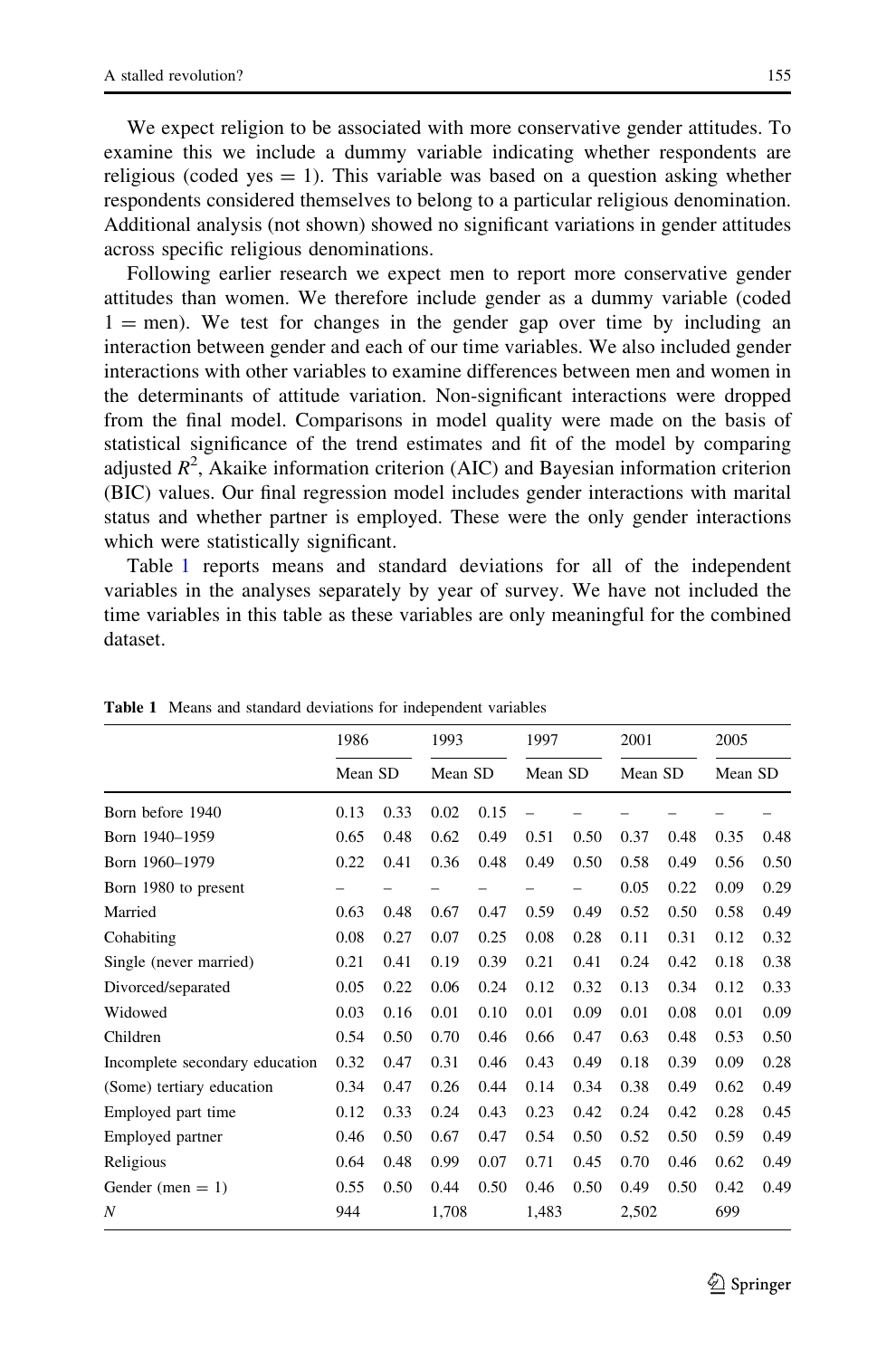#### Results

Table [2](#page-11-0) shows the proportion of men and women who agree or strongly agree with each attitude item for each of the samples. Note that agreement on the first item (It is better for the family if the husband is the principal breadwinner and the wife has primary responsibility for the home and children) indicates a more conservative attitude to gender behaviour. For all of the other items agreement indicates a more liberal view. Consistent with other research, the results show that men consistently report more conservative views than women on all items. Overall there is evidence that both men and women are becoming more liberal in their views over time, although on some items there is little evidence of change, and for others there is an indication of more conservative views emerging in the early 2000s. The latter is the case for item 1 in particular where we see a much higher proportion of men and women supporting a traditional division of labour between husbands and wives in 2005 compared to 1997 and 2001. Interestingly the data here also show that women in the later surveys are less inclined to believe that a woman who works in a paid job can be just as a good a mother as one who does not work (item 5). The results for men also show a more conservative trend in beliefs over time, although it appears to reverse in the early 2000s.

While these percentages enable some preliminary insight into trends over time, one problem with comparing raw percentages such as these is that we have not controlled for variation in sample composition. For example, if the samples differ in terms of the proportion of respondents with tertiary education or in different age cohorts, we may be observing variations in sample characteristics as opposed to trends over time in attitudes. To adjust for this, and to examine the effect of each of the independent variables on gender role attitudes, we run a set of ordinary least squares regression models predicting variation in each gender attitude item using all of the independent variables discussed above. The results of these models are presented in Table [3](#page-12-0). For these models item 1 has been recoded so that for all measures of attitudes a lower score indicates a more egalitarian viewpoint.

We suggested two patterns of change over time, a single continuous trend towards more progressive attitudes towards gender behaviour; and an initial trend towards more progressive gender role attitudes followed by an attenuation of the progressive trend, or perhaps even a reversal, towards more conservative attitudes. To investigate these two possibilities we tested models including both a single and a dual time trend, and selected the best fitting model on the basis of parameter significance and overall model fit (using adjusted  $R^2$  and AIC and BIC as criteria). In four of the five models we achieved a better fit if two time trends rather than one were included. Only attitude item 2 (If both husband and wife work they should share equally in the housework and childcare) showed a continuous trend toward more liberal attitudes over time and no change in trends in the mid-1990s. For all other issues, both the continuous time trend variable and the variable capturing a possible trend change in 1995 were significant.

For issues 1, 3 and 4, we observe similar trends over time. In all cases, there is evidence of a trend toward more liberal attitudes but only until 1995, when we observe either a stabilization of views or a reversal toward more conservative views.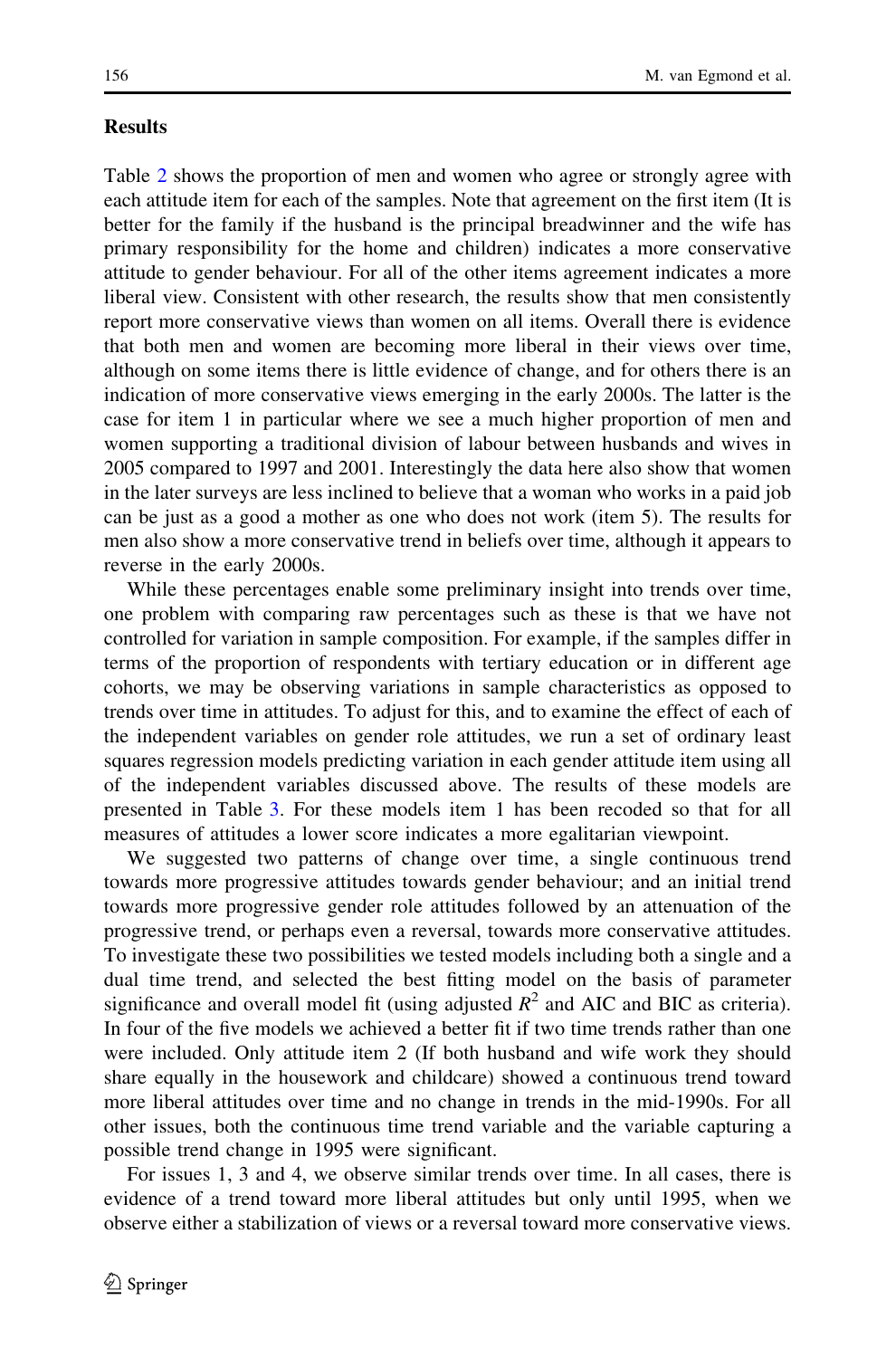<span id="page-11-0"></span>

| Table 2 Percentage of men and women agreeing with each gender attitude item, 1986, 1993, 1997, 2001 and 2005                                                           |            |            |            |              |            |
|------------------------------------------------------------------------------------------------------------------------------------------------------------------------|------------|------------|------------|--------------|------------|
|                                                                                                                                                                        | 1986       | 1993       | 1997       | 2001         | 2005       |
| Men                                                                                                                                                                    |            |            |            |              |            |
| 1. It is better for the family if the husband is the principal breadwinner<br>outside the home and the wife has primary responsibility for the home<br>and children    | 55.8 (520) | 48.4 (739) | 35.1 (687) | 29.6 (1,225) | 41.4 (285) |
| they should share equally in the<br>2. If both husband and wife work,<br>housework and childcare                                                                       | 94.8 (523) | 92.1 (742) | 95.3 (686) | 85.7 (1,227) | 94.8 (293) |
| women as men in important positions<br>3. Ideally, there should be as many<br>in government and business                                                               | 58.7 (520) | 72.3 (735) | 83.2 (684) | Ï            | 80.6 (289) |
| 4. There should be satisfactory childcare facilities so that women can<br>take jobs outside the home                                                                   | 68.2 (523) | 77.1 (745) | 86.8 (684) | Ï            | 88.8 (285) |
| 5. A woman who works in a paid job can be just as good a mother as one<br>who does not                                                                                 | 60.3 (512) | 69.3 (742) | 55.8 (683) | 38.9 (1,226) | 59.4 (288) |
|                                                                                                                                                                        | 523        | 751        | 687        | 1,228        | 293        |
| Women                                                                                                                                                                  |            |            |            |              |            |
| 1. It is better for the family if the husband is the principal breadwinner<br>primary responsibility for the home<br>outside the home and the wife has<br>and children | 33.1 (420) | 40.4 (939) | 25.4 (795) | 19.2 (1,269) | 36.4 (398) |
| 2. If both husband and wife work, they should share equally in the<br>housework and childcare                                                                          | 96.4 (421) | 96.7 (942) | 94.7 (795) | 90.6 (1,273) | 93.5 (402) |
| women as men in important positions<br>3. Ideally, there should be as many<br>in government and business                                                               | 85.7 (419) | 87.9 (932) | 89.6 (795) |              | 89.1 (403) |
| 4. There should be satisfactory childcare facilities so that women can<br>take jobs outside the home                                                                   | 89.8 (420) | 87.5 (941) | 93.2 (795) |              | 93.4 (406) |
| 5. A woman who works in a paid job can be just as good a mother as one<br>who does not                                                                                 | 87.6 (419) | 81.6 (942) | 79.7 (793) | 57.0 (1,271) | 74.0 (396) |
|                                                                                                                                                                        | 421        | 957        | 796        | 1,274        | 406        |
|                                                                                                                                                                        |            |            |            |              |            |

Percent strongly agree or agree with  $n$  for each item in brackets Percent strongly agree or agree with n for each item in brackets

Sample constrained to respondents aged 18-54 and men working full-time (over 30 h per week) and women working over 15 h per week Sample constrained to respondents aged 18–54 and men working full-time (over 30 h per week) and women working over 15 h per week

Item non-response results in lower  $N$ 's for some of the items Item non-response results in lower  $N$ 's for some of the items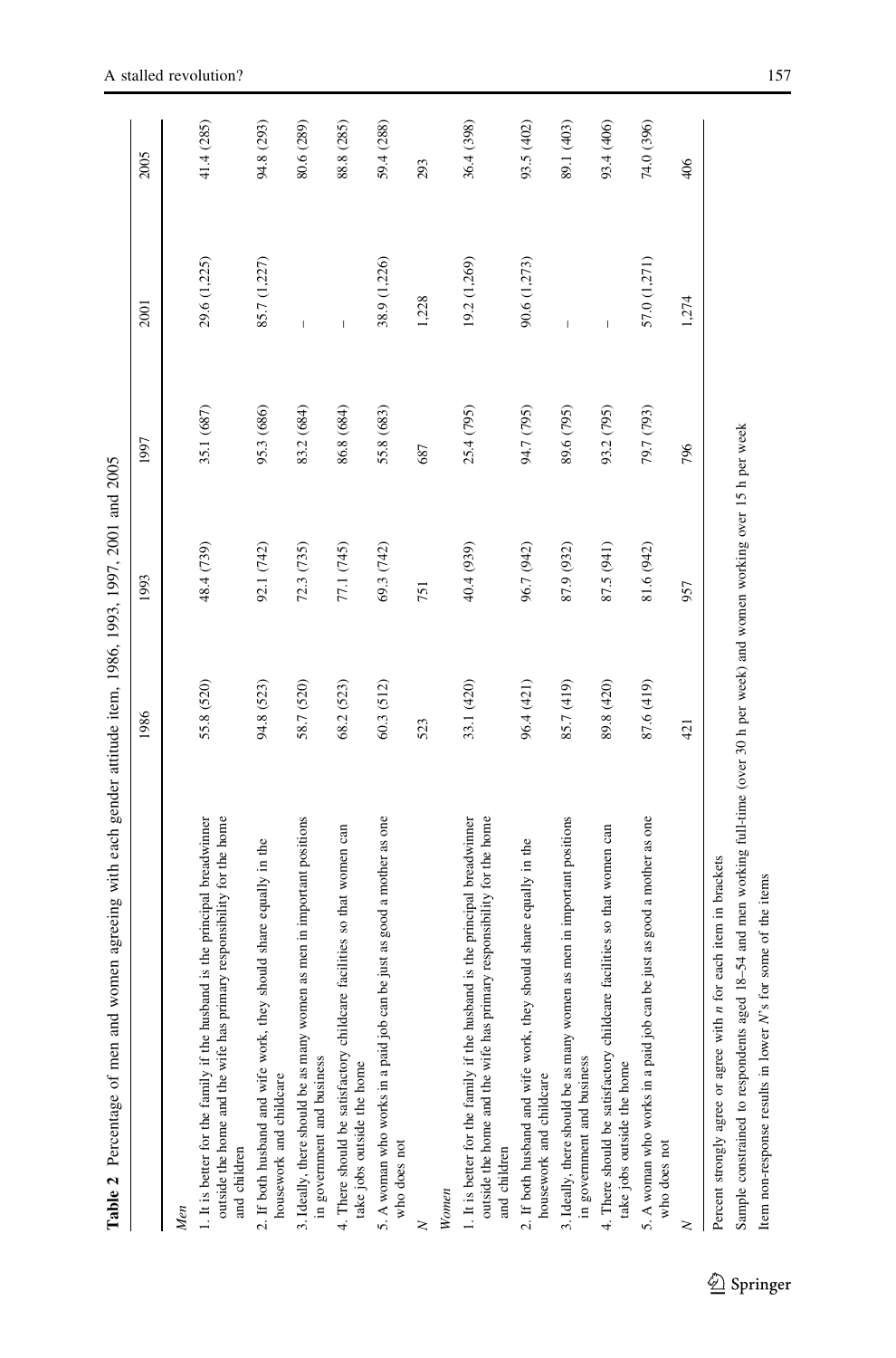<span id="page-12-0"></span>

| Table 3 Ordinary least squares regression coefficients for gender attitudes, Australia 1986-2005 |                                   |           |                                     |           |                                              |           |                                               |           |                                       |           |
|--------------------------------------------------------------------------------------------------|-----------------------------------|-----------|-------------------------------------|-----------|----------------------------------------------|-----------|-----------------------------------------------|-----------|---------------------------------------|-----------|
|                                                                                                  | for the family<br>1. It is better |           | 2. If both husband<br>and wife work |           | 3. Ideally, there should<br>be as many women |           | satisfactory childcare.<br>4. There should be |           | works in a paid job<br>5. A woman who |           |
|                                                                                                  | B                                 | (SE)      | B                                   | (SE)      | B                                            | (SE)      | B                                             | (SE)      | B                                     | (SE)      |
| Cohorts (reference category: born 1940-1960)                                                     |                                   |           |                                     |           |                                              |           |                                               |           |                                       |           |
| Bom before 1940                                                                                  | $0.0834***$                       | (0.0244)  | 0.0278                              | (0.0163)  | 0.0261                                       | (0.0197)  | 0.0490*                                       | (1610.0)  | 0.0238                                | (0.0240)  |
| Bom 1960-1979                                                                                    | $-0.0616***$                      | (0.00785) | $-0.0163**$                         | (0.00527) | $-0.0367***$                                 | (0.00797) | $-0.0600$ ***                                 | (0.00771) | $-0.0296***$                          | (0.00772) |
| Born 1980-present                                                                                | $-0.0259$                         | (0.0240)  | 0.00101                             | (0.0160)  | $-0.00156$                                   | (0.0324)  | $-0.0469$                                     | (0.0310)  | $-0.0264$                             | (0.0236)  |
| Household status (reference cate                                                                 | gory: married)                    |           |                                     |           |                                              |           |                                               |           |                                       |           |
| Cohabiting                                                                                       | $-0.0641***$                      | (0.0128)  | $-0.00372$                          | (0.00858) | $-0.0506***$                                 | (0.0132)  | $-0.0514***$                                  | (0.0127)  | $-0.0246$                             | (0.0125)  |
| Single (never married)                                                                           | $-0.0395**$                       | (0.0153)  | $-0.00185$                          | (0.0102)  | $-0.0108$                                    | (0.0150)  | $-0.0371*$                                    | (0.0145)  | $-0.0858***$                          | (0.0151)  |
| Divorced/separated female                                                                        | $-0.0517**$                       | (0.0196)  | $-0.0385**$                         | (0.0132)  | $-0.0524**$                                  | (0.0199)  | $-0.0812***$                                  | (0.0193)  | $-0.0893***$                          | (0.0192)  |
| Divorced/separated male                                                                          | 0.0311                            | (0.0257)  | 0.00738                             | (0.0172)  | $0.0548*$                                    | (0.0273)  | 0.0387                                        | (0.0264)  | 0.0206                                | (0.0252)  |
| Widowed: female                                                                                  | 0.0148                            | (0.0399)  | $-0.0228$                           | (0.0268)  | $-0.0293$                                    | (0.0379)  | $-0.0892*$                                    | (0.0363)  | $-0.103**$                            | (0.0391)  |
| Widowed: male                                                                                    | $-0.0647$                         | (0.0806)  | $-0.0342$                           | (0.0531)  | 0.0250                                       | (0.0691)  | 0.0890                                        | (0.0668)  | 0.111                                 | (0.0791)  |
| Children living at home                                                                          | 0.0138                            | (0.00969) | 0.00586                             | (0.00646) | 0.0132                                       | (0.00954) | $-0.0140$                                     | (0.00923) | $-0.0248**$                           | (0.00952) |
| Education (reference category: o                                                                 | completed secondary)              |           |                                     |           |                                              |           |                                               |           |                                       |           |
| Incomplete secondary                                                                             | $0.0457***$                       | (0.00843) | 0.00512                             | (0.00566) | $-0.0129$                                    | (0.00795) | $0.0157*$                                     | (0.00769) | 0.00566                               | (0.00828) |
| (Some) tertiary                                                                                  | $-0.0947$ ***                     | (0.00816) | $-0.00271$                          | (0.00539) | $-0.0334***$                                 | (0.00836) | $-0.0446***$                                  | (0.00809) | $-0.0443***$                          | (0.00801) |
| Work status                                                                                      |                                   |           |                                     |           |                                              |           |                                               |           |                                       |           |
| Women with working partner                                                                       | 0.0226                            | (0.0153)  | $0.0307***$                         | (0.0103)  | 0.0190                                       | (0.0148)  | $-0.0183$                                     | (0.0143)  | $-0.0586***$                          | (0.0150)  |
| Men with working partner                                                                         | $-0.0801***$                      | (0.0157)  | $-0.0148$                           | (0.0105)  | $-0.0123$                                    | (0.0156)  | 0.00969                                       | (0.0151)  | $-0.0487**$                           | (0.0154)  |
| Women working part time                                                                          | $0.0542***$                       | (0.00987) | $0.0193**$                          | (0.00662) | $0.0277**$                                   | (0.00974) | $0.0310**$                                    | (0.00943) | $0.0448***$                           | (0.00968) |
| Religious                                                                                        | $0.0886***$                       | (0.00823) | $0.0238***$                         | (0.00542) | $0.0528***$                                  | (0.00858) | $0.0466***$                                   | (0.00830) | $0.0179*$                             | (0.00808) |
| Gender (Men)                                                                                     | $0.150***$                        | (0.0184)  | $0.0881***$                         | (0.0123)  | $0.162***$                                   | (0.0161)  | $0.127***$                                    | (0.0156)  | $0.204***$                            | (0.0181)  |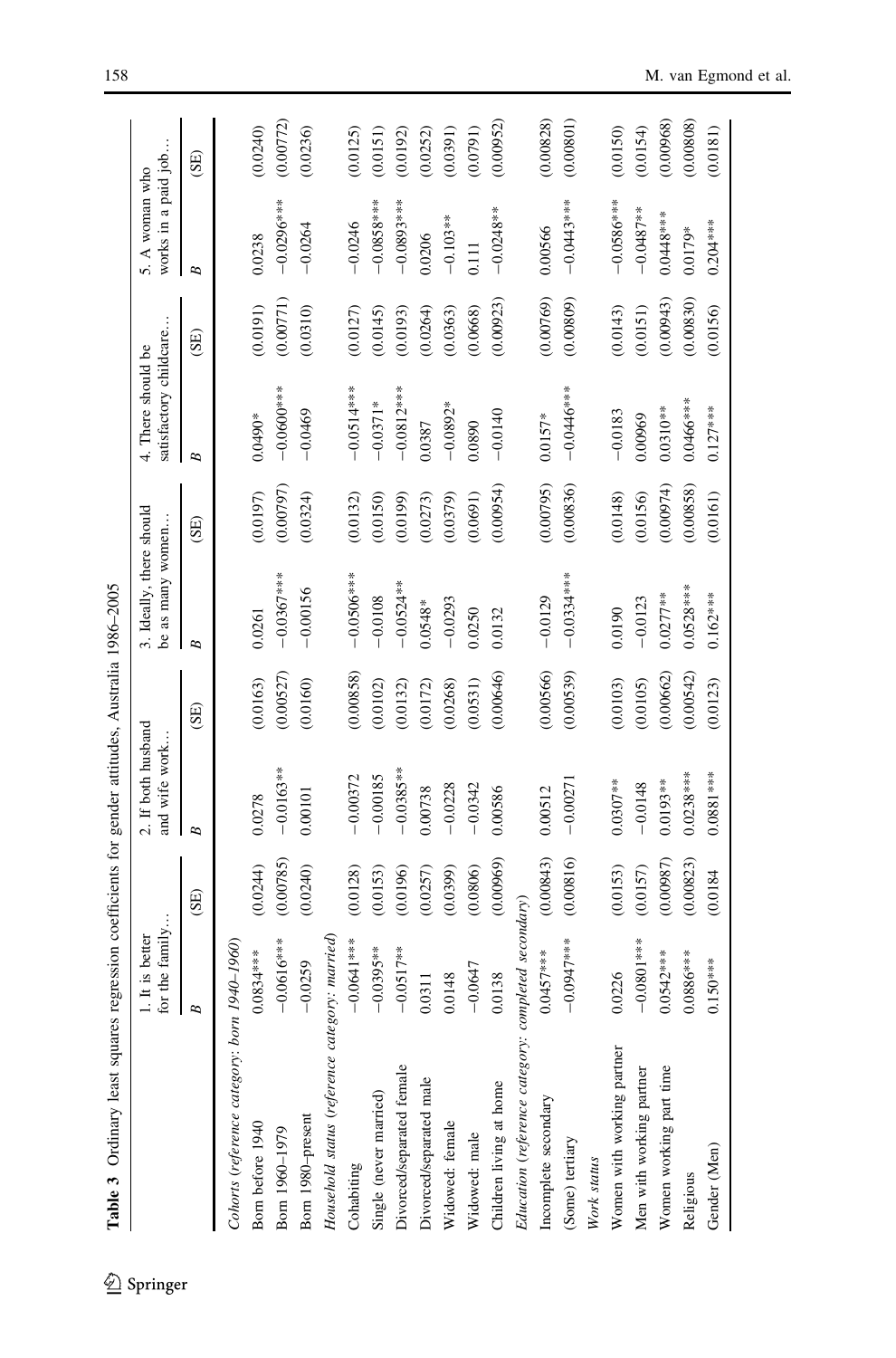| Table 3 continued                                                                      |                                   |                      |                                     |           |                                              |           |                                              |           |                                       |           |
|----------------------------------------------------------------------------------------|-----------------------------------|----------------------|-------------------------------------|-----------|----------------------------------------------|-----------|----------------------------------------------|-----------|---------------------------------------|-----------|
|                                                                                        | for the family<br>1. It is better |                      | 2. If both husband<br>and wife work |           | 3. Ideally, there should<br>be as many women |           | satisfactory childcare<br>4. There should be |           | works in a paid job<br>5. A woman who |           |
|                                                                                        |                                   | (SE)                 | B                                   | (SE)      |                                              | (SE)      |                                              | (SE)      |                                       | (SE)      |
| Time trends                                                                            |                                   |                      |                                     |           |                                              |           |                                              |           |                                       |           |
| Trend since 1986                                                                       | $-0.0111***$                      |                      | $(0.00167)$ -0.00331***             | (0.00062) | $-0.00979$ ***                               | (0.00141) | $-0.00597***$                                | (0.00137) | $0.00491**$                           | (0.00164) |
| Frend since 1995                                                                       | $0.0184***$                       | (0.00253)            |                                     |           | $0.0128***$                                  | (0.00216) | $0.00512*$                                   | (0.00209) | $0.00782**$                           | (0.00248) |
| Gender-time interaction: trend<br>$(men)$ since $1986$                                 | $-0.000811$                       | $(0.00124)$ -0.00111 |                                     | (0.00083) | $-0.00292*$                                  | (0.00120) | $-0.00436$ ***                               | (0.00116) | $-0.00268*$                           | (0.00122) |
| Constant                                                                               | $0.381***$                        | (0.0211)             | $0.147***$                          | (0.0139)  | $0.255***$                                   | (0.0193)  | $0.289***$                                   | (0.0187)  | $0.312***$                            | (0.0207)  |
| Adjusted $R^2$                                                                         | 0.116                             | 0.057                | 0.123                               | 0.124     | 0.092                                        |           |                                              |           |                                       |           |
|                                                                                        | 7,277                             | 7,304                | 4,777                               | 4,799     | 7,281                                        |           |                                              |           |                                       |           |
| *** Significant at .001 level; ** Significant at .01 level; * Significant at .05 level |                                   |                      |                                     |           |                                              |           |                                              |           |                                       |           |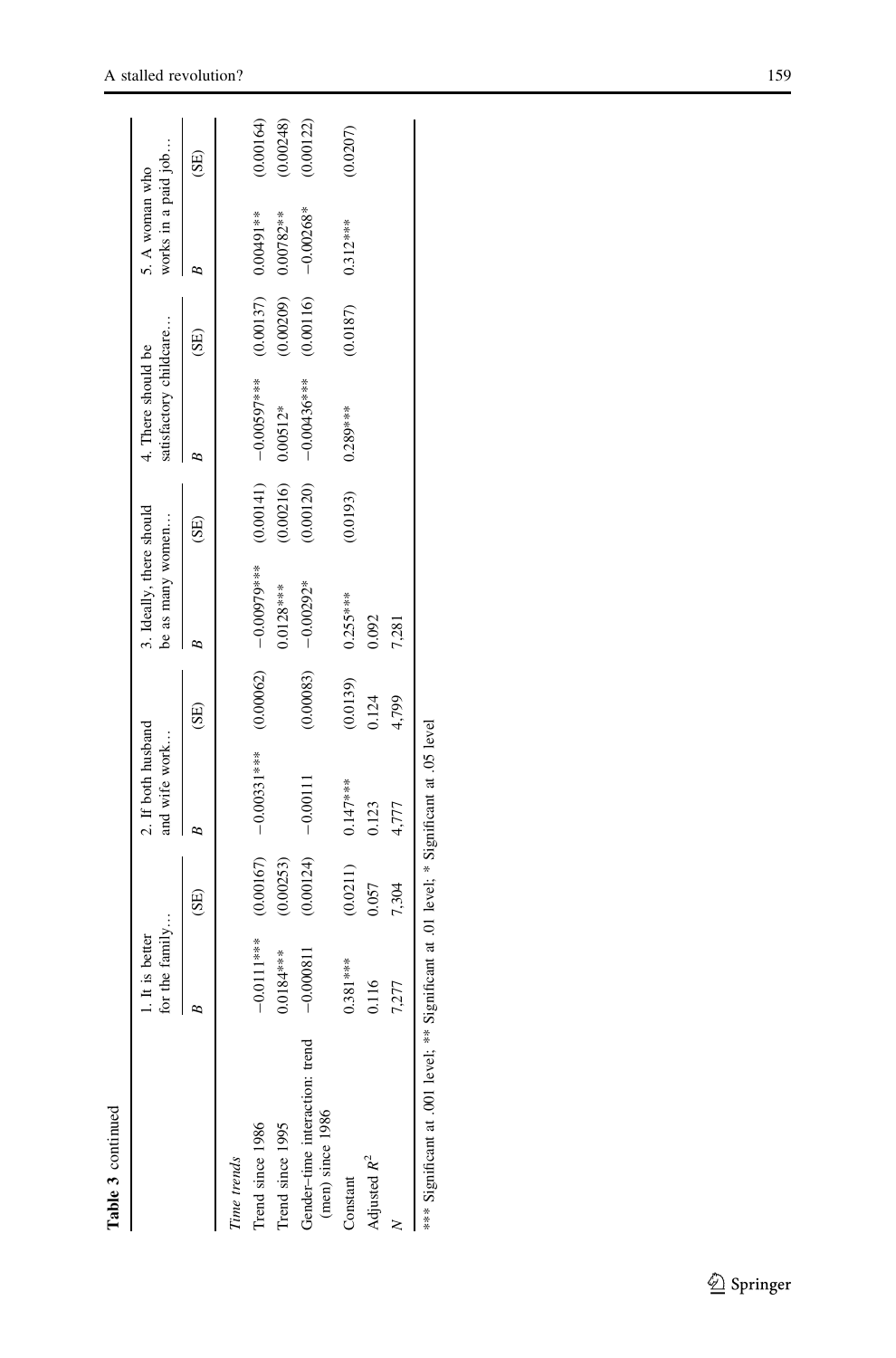For issue 5 on the other hand, concerning combining paid work with good mothering, we observe a very different trend. In this case, the trend over time is toward more conservative views, with a further strengthening of this conservative trend in 1995. Hence, in line with other studies that indicate less support for change associated with the best parent to care for young children, these results indicate that Australians are more conservative about change in women's role as mothers than about change in women's involvement in paid employment.

These patterns are best illustrated by the graphs in Fig. 1 showing the predicted means for each item separately by gender controlling for all of the other variables in the regression models. Note that items 3 and 4 were not included in the 2001 survey and hence the graphs show predicted values obtained by interpolating the trend lines. The graphs illustrate the results discussed above, showing a trend toward more egalitarian attitudes on items 1, 3 and 4 until the mid-1990s, followed by the reversal or stabilization of views. For item 2 we see a continuous trend toward more



Fig. 1 Predicted means on gender attitude items by gender and year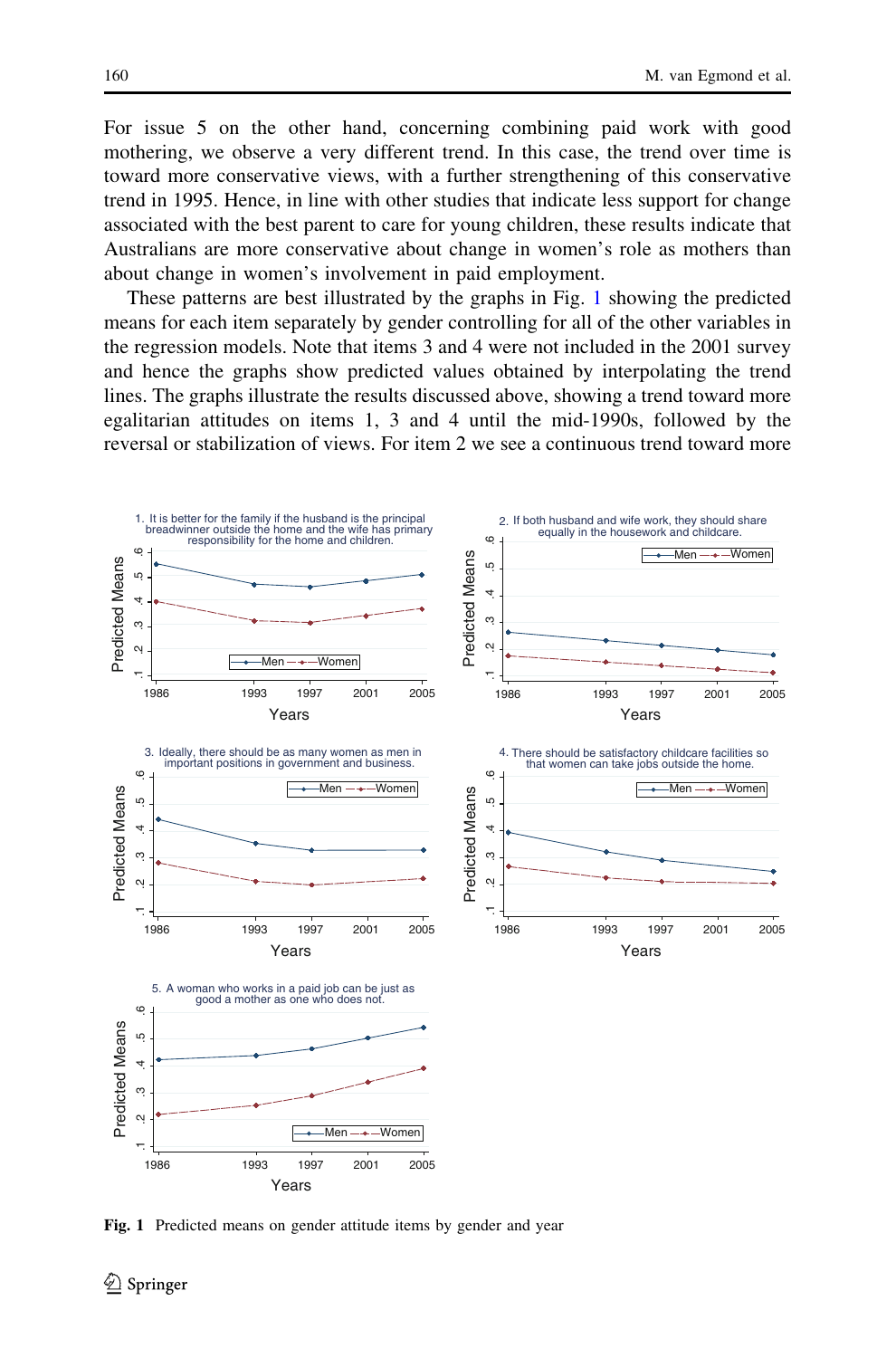liberal views while for item 5 the results show a trend toward more conservative views.

Similarly to previous studies, we find that men are consistently more conservative than women in their gender attitudes. Although the size of the gender effect varies between issues, for all of the issues we examine the influence of gender is typically the single largest determining factor in the model. To investigate whether this difference is stable over time, we included gender interactions for the time trends in our model. The results show that for items 3, 4 and 5 men's attitudes are moving closer to women's attitudes. Given that men started out more conservative than women, this means they are catching up with women over time. The interaction terms are not sufficiently large for men to actually overtake women and men therefore remain more conservative than women for all issues, at all time points.

To what degree are the trends over time mirrored by cohort effects? We expected the younger cohorts to be more progressive than older cohorts. This is largely borne out by the findings, especially for the three oldest cohorts. The oldest cohort, born before 1940, is the most conservative, and when compared to the control category (those born from 1940 to 1959), this difference is statistically significant for items 1 and 4. The 1960–1979 cohort reports significantly more progressive views than the control group on all issues. Interestingly, it is this cohort that reports the most progressive views on most of the attitude items, while the youngest cohort, born after 1980, hold views comparable to the second oldest cohort (the control category). This further supports our finding of a conservative shift in gender attitudes in Australia. However, more probably the lack of statistically significant findings for the youngest cohort is caused by group size effects, with this group substantially smaller than the older cohorts, and absent from our first three surveys.

In line with previous research, a number of the other variables in our models significantly affect gender attitudes. Single and cohabiting people tend to report more liberal attitudes than married people. To some degree these findings may be influenced by a potential age effect, as a number of cohabiting respondents are likely to be young and cohabiting only before an intended marriage, and single people will generally be younger than married people. However, the models control for birth cohort, indicating that these effects are independent of age.

Interestingly the analysis shows that divorce and separation have different consequences for men and women in their attitudes towards gender behaviour. The gender interaction for this variable shows that women who are divorced are consistently more progressive than married women, with the difference statistically significant for all issues. Indeed, divorced or separated women often hold the most egalitarian views compared to women in other relationship types. It may be that the process of separation and divorce affects women's attitudes, or alternatively women with more liberal attitudes may be more likely to separate and divorce. Widowhood shows a comparable gender difference, although the pattern is less consistent: the small group size is likely to play a role here. However, while the estimates suggest that divorced or separated men are more conservative than married men, the difference is never statistically significant.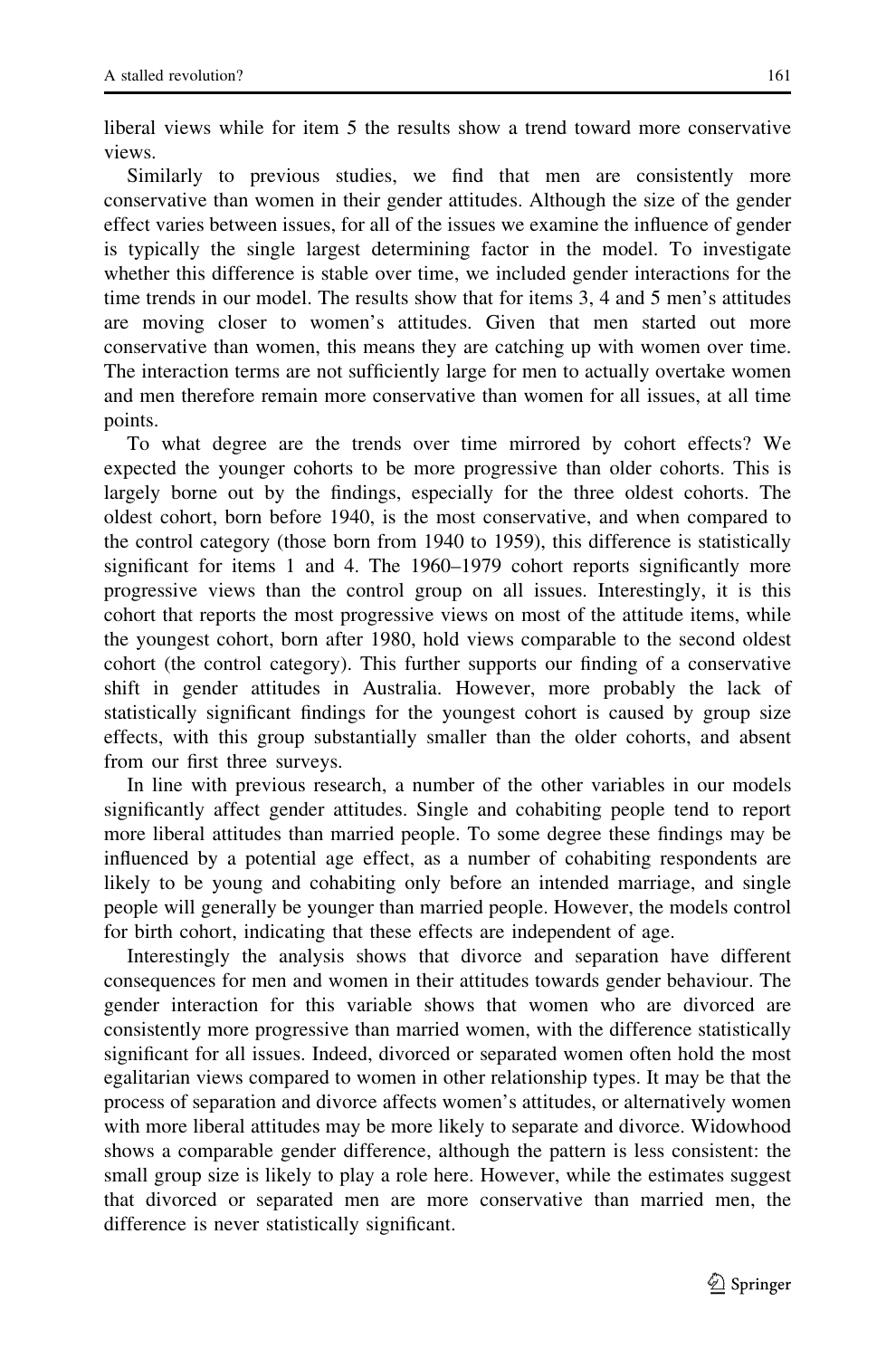We find that those with higher levels of education hold more egalitarian gender attitudes. Tertiary educated respondents hold significantly more progressive views on most of these issues than the control category of secondary educated respondents. Respondents with incomplete secondary education tend to be more conservative on gender issues than those with completed secondary education. In line with expectations, we find that respondents who report a religious denomination are consistently more conservative on all five items.

Finally, in relation to employment status we find that women employed part-time are significantly more conservative on all issues than women employed full-time. With regard to working partners, the picture is less clear-cut. Men with employed partners tend to be significantly more progressive on items 1 and 5. Interestingly, women with employed partners hold more conservative views about the need to share household work than women whose partners are not employed (item 2); but perhaps the small number of women in the samples with partners not in employment may account for this. On the other hand, having a partner in employment is associated with more liberal attitudes for women about combining employment with mothering (item 5), as it is for men.

### **Discussion**

Australia, like many other Western countries, has experienced substantial change in the patterning of work and family life since the 1960s. One of the biggest changes has been the increased involvement of married women with young children in paid employment, leading to a decline in the numbers of traditional male-breadwinner families in favour of a dual-earner model, although one in which women are usually employed part-time and men are typically employed full-time. This 'new traditional family', as it has been termed, has now replaced the male-breadwinner family as the dominant family type in Australia (De Vaus [2004;](#page-21-0) Australian Bureau of Statistics [2008\)](#page-20-0). In addition, we have also seen increasing change in the demography of family life including the rise of cohabitation, the decline of marriage, increasing divorce and declining fertility (Australian Bureau of Statistics [2008](#page-20-0)). All of these trends, in combination with a variety of legislative changes designed to implement equality of opportunity by gender, have coincided with substantial shifts in attitudes about work and family roles. Our results show that on most of the issues examined here, Australian men and women have become increasingly more egalitarian in their views about gender arrangements. But the story is not so straightforward. The trends have taken a different direction since the mid-1990s. At this point we see a stabilization, or in some cases a reversal of trends. Over the last 10 years attitudes to gender arrangements have shifted and the trend toward liberalization has slowed markedly and possibly stalled.

Why has this happened? Some clues are to be found in studies of international trends in gender role attitudes. Our results are very similar to those reported by Braun and Scott [\(2009](#page-20-0)) based on ISSP data for several European countries and the United States. They report a trend toward greater egalitarianism in all countries from 1988 onward, followed by a retreat or levelling off since the 1990s,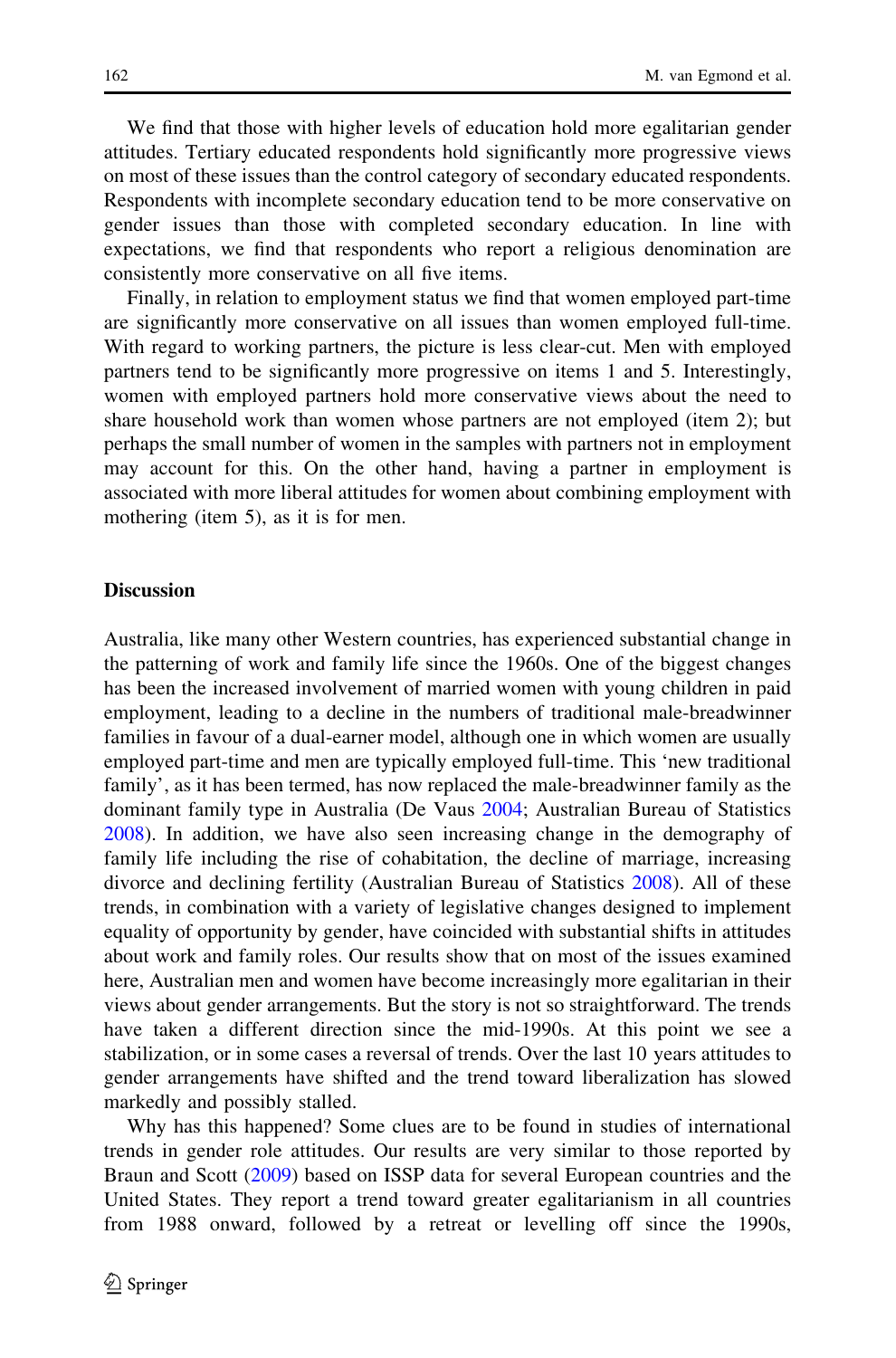particularly in the United States and Britain, Additionally, they also find much greater variation in attitudes about the consequences of female labour force participation for the care of young children than in attitudes about women's involvement in the labour force. One explanation they reject is that attitude change has reached a ceiling after which population attitudes stabilize or retreat. Patterns in the Scandinavian countries do not support this as gender attitudes in these countries continue toward egalitarianism. Another possibility is that the difficulties of women combining paid work with care of young children, in the absence of state and labour market policies that support a reasonable work-life balance, mean that some people who might otherwise be supportive of increasing gender equality have given up on the view that this is possible. This explanation is plausible for Australia where the main strategy to combine paid and unpaid work has been for women to move into part-time employment in order to continue to undertake the bulk of unpaid work and childcare. But much research has shown that the time pressures faced by dual-earner families is considerable, even when women are employed part-time (Craig [2007;](#page-21-0) Rose et al. [2010](#page-21-0)). These pressures may lead some men and women to rethink how best to manage work and family responsibilities.

If we turn specifically to the timing of change in gender role attitudes in Australia, we can see that they may be linked to broader structural changes in gender equality in the labour market and political sphere. Many of the economic, demographic and social changes associated with women's increased entry into paid employment took place between the early 1970s and early 1990s. Arguably it was during this period that the second wave feminist movement was at its peak in Australia and the feminist agenda was most active in lobbying for equality of opportunity. It was during this period that the Women's Electoral Lobby was established (1972) and the Women's Liberation Movement was most visible (Lake [1999\)](#page-21-0). Unlike feminists in other countries such as the United States, where the women's liberation movement tended to operate most successfully as a lobby group independent of government, in Australia feminists were successful in operating within the state and had some success, particularly during the early 1970s, in influencing the agenda of the Federal government (Eisenstein [1996\)](#page-21-0). For example, Gough Whitlam, Prime Minister of Australia and leader of the Federal Labor party from 1972 to 1975, appointed a high-profile feminist academic, Elizabeth Reid, as his advisor on women's affairs in 1971 (Lake [1999\)](#page-21-0). Reid was the first in a long list of high-profile 'femocrats' who headed various women's units, women's affairs centres and equal employment opportunity units established within the Australian Public Service to monitor and lobby for women's issues including childcare funding, funding for women's health centres, crisis refuges and equality in the workforce and political sphere.

Since the mid-1990s however, feminist lobby groups have gradually lost momentum, and the fight for equality of opportunity has become less visible. Australia has until recently been led by a conservative Federal government that introduced and consolidated a number of neoliberal social policies in support of a male-breadwinner model of family life. There is also increasing debate and media commentary about the 'failure' of feminism and the post-feminist agenda of 'generation X and Y' (Dux and Simic [2008\)](#page-21-0). A number of popular commentaries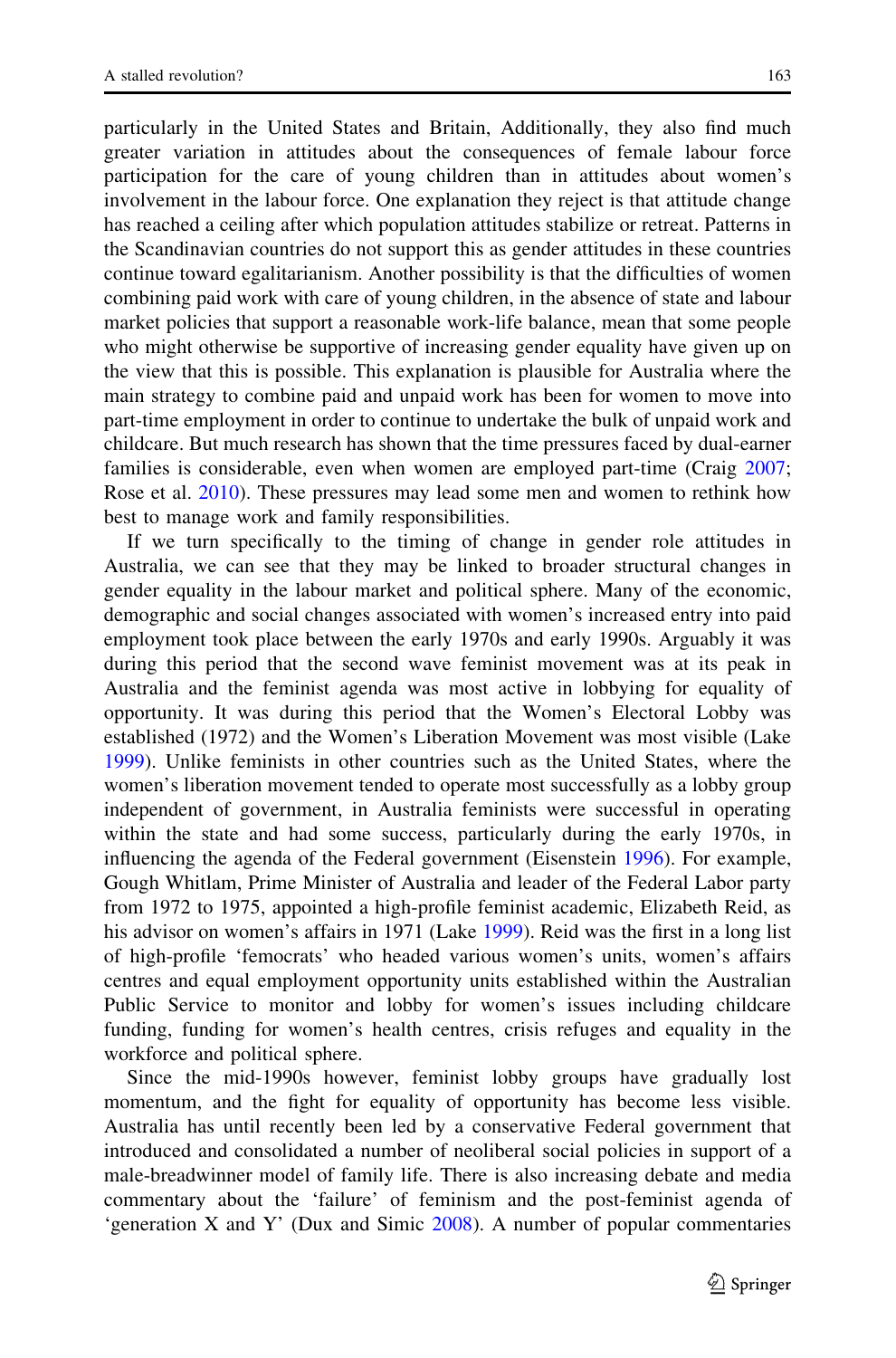have appeared extolling the virtues of motherhood (Manne [2005](#page-21-0)) and cautioning women against delaying childbearing to the point where biology makes it no longer possible to conceive children naturally (Hewlett [2002](#page-21-0)). While these developments may not be sufficient to warrant the term 'backlash', they nevertheless indicate a degree of questioning of some of the central tenets underlying the earlier feminist movement for equality of opportunity. It is possible that the slowdown in liberalization of attitudes to work and family arrangements indicated by our results is a reflection of these broader trends towards a degree of ambivalence and a greater questioning of the goals of the earlier women's liberation movement.

At the same time, our results indicate increasing conservatism throughout the last 20 years on attitudes toward combining paid work and mothering. In contrast to views about who should be the main breadwinner, whether men and women should share housework and childcare and whether women should be given opportunities to participate fully in employment and government, Australians since the mid-1980s have become more conservative in their views about whether women in paid work can be good mothers. This is in line with other research both in Australia (Evans and Kelley [2002](#page-21-0)) and overseas (Kane and Sanchez [1994](#page-21-0); Scott [2008](#page-21-0)) that indicates greater acceptance of women's involvement in the paid labour force compared to changes in gender roles in the family. It appears that Australians hold quite contradictory views about women's roles. On the one hand, they are supportive of women's greater access to work outside the home, but only if this work does not interfere with their primary responsibility as mothers. This may go some way toward explaining why women increasingly delay childbearing and some forgo childbearing altogether. If women, like men, support a traditional arrangement whereby good mothering involves full-time care of children, then it is difficult to reconcile this view with paid employment. Further, research has shown that both men and women in Australia have increased their time spent caring for children over recent years, with women employed full-time spending as much time with their children as women who are not employed (Craig [2007\)](#page-21-0). Cross-national research also reports increases in men's and women's time on childcare in a number of countries (Gauthier et al. [2004](#page-21-0); Sayer et al. [2004](#page-21-0)). It appears that women prioritize mothering to the point where they are willing to give up other activities such as leisure and sleep in order to make the necessary adjustments required to spend as much quality time with children as mothers not in employment (Craig [2007](#page-21-0)).

As in many other studies we find that men are consistently more conservative than women on all of the issues examined here. This is perhaps not surprising, as some might argue that men have more to lose than women from changing gender arrangements. But there is also evidence of some convergence of views with men moving closer to women's views on some of the issues. This contrasts with US research that tends to find that women's attitudes have undergone a faster pace of change than those of men, who typically lag behind in levels of support for gender equality.

Finally there is evidence that both cohort differences and differences in social characteristics affect gender attitudes. The oldest cohort, that is those born before 1940, are clearly the most conservative on all of the issues examined here. But it is interesting that the 1960–1979 cohort report some of the most liberal views. Perhaps this is the result of growing up at a time when the second wave women's liberation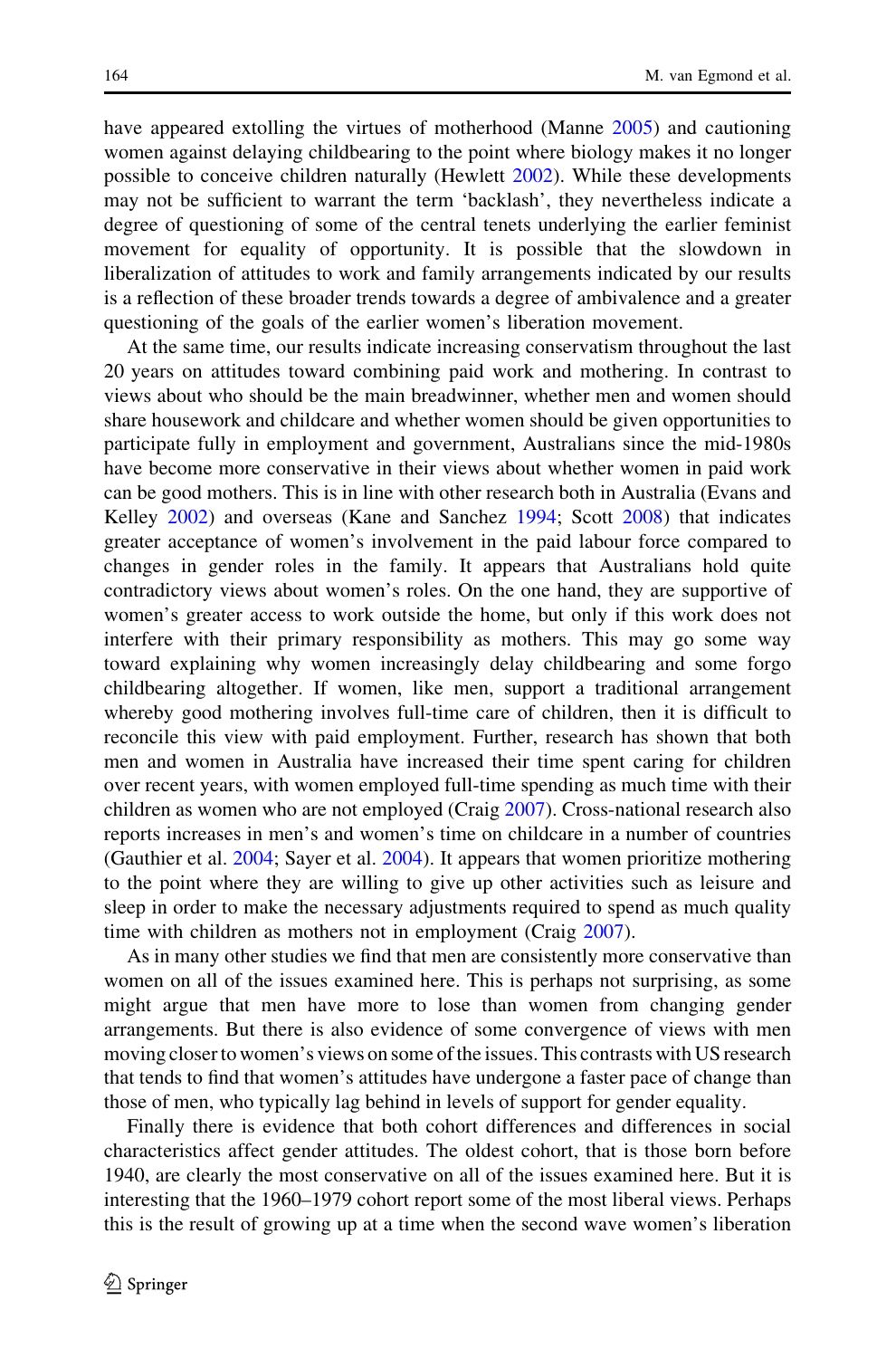<span id="page-19-0"></span>movement was at its peak in Australia and changes in policy and cultural practices were visible. But cohort differences are not the full explanation: other factors such as level of education and marital status are also important, suggesting that lifecourse events and experiences also shape gender attitudes.

Overall our results indicate that the trend toward more liberal attitudes about gender has stalled in Australia and in some cases, reversed. Although women have made enormous gains in obtaining access to paid employment and there is increasing support for a shared division of labour at home when both partners are in paid employment, there is less support than in the past for family arrangements that diverge from the male-breadwinner model and increasingly less support for combining motherhood with paid employment. In some ways these trends are not surprising. In comparison to other OECD countries, Australia has embraced the new traditional model of family life with women overwhelmingly employed part-time rather than full-time when there are young children in the household. The attitude trends reported here reflect the fact that women's movement into paid employment has been accepted largely because it has not challenged traditional divisions of labour and has continued to be supported only insofar as it does not alter gendered divisions of labour in the home.

Acknowledgments This research makes use of data collected with funding from the Australian Research Council Discovery project scheme (#DP DP0449516). It also uses unit record data from the Households, Income and Labour Dynamics in Australia (HILDA) survey. The HILDA survey was initiated, and funded, by the Australian Federal Department of Families, Housing, Community Services and Indigenous Affairs and is managed by the Melbourne Institute of Applied Economic and Social Research at the University of Melbourne. We are grateful for the comments from two anonymous reviewers. The findings and views reported in this paper are those of the authors and should not be attributed to any of these organizations or individuals.

Open Access This article is distributed under the terms of the Creative Commons Attribution Noncommercial License which permits any noncommercial use, distribution, and reproduction in any medium, provided the original author(s) and source are credited.

#### Appendix

See Table 4.

| Year | Title                  | Sample parameters in<br>original design                                                                                      | Method of data Total sample<br>collection  | size  | Analytical<br>sample<br>size |
|------|------------------------|------------------------------------------------------------------------------------------------------------------------------|--------------------------------------------|-------|------------------------------|
| 1986 | Australia <sup>a</sup> | Social structure of National random sample Face-to-face<br>of employed men and<br>women (men at least)<br>$30 + h$ per week) | interviews                                 | 1.195 | 944                          |
| 1993 | Australia <sup>b</sup> | Social structure of National random sample<br>of men and women                                                               | Self complete<br>mail-out<br>questionnaire | 2.780 | 1,708                        |

Table 4 Details of cross-sectional national surveys providing comparable data on attitudes to gender roles in Australia, 1986–2005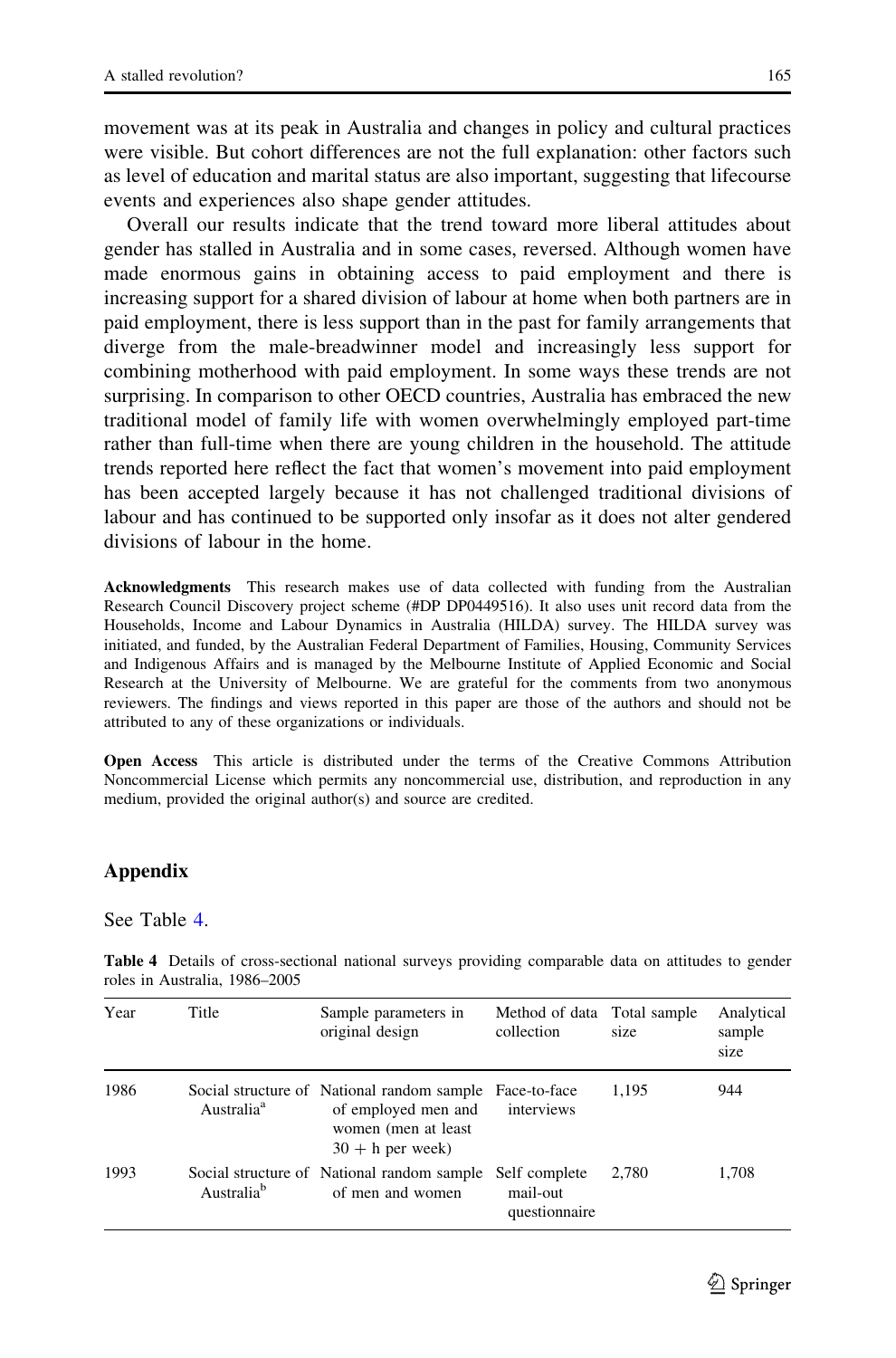| Year      | Title                                                                                | Sample parameters in<br>original design                        | Method of data Total sample<br>collection                           | size                                          | Analytical<br>sample<br>size |
|-----------|--------------------------------------------------------------------------------------|----------------------------------------------------------------|---------------------------------------------------------------------|-----------------------------------------------|------------------------------|
| 1996–1997 | Negotiating the<br>lifecourse.<br>Wave 1 <sup>c</sup>                                | National random sample<br>of men and women<br>aged 18-54 years | Computer<br>assisted<br>telephone<br>interviews                     | 2,231                                         | 1,483                        |
| 2001      | Households,<br>income and<br>labour dynamics<br>in Australia,<br>Wave 1 <sup>d</sup> | National random sample<br>of households                        | Face-to-face<br>interviews<br>and self<br>complete<br>questionnaire | 7.682<br>households;<br>13.969<br>individuals | 2,502                        |
| 2005      | Neoliberalism.<br>inequality and<br>politics in<br>Australia <sup>e</sup>            | National random sample<br>of men and women                     | Computer<br>assisted<br>telephone<br>interviews                     | 1.623                                         | 699                          |

#### <span id="page-20-0"></span>Table 4 continued

 $a$  Western et al.  $(1986)$  $(1986)$ 

 $<sup>b</sup>$  Western et al. ([1993\)](#page-22-0)</sup>

<sup>c</sup> McDonald et al. ([1999\)](#page-21-0)

<sup>d</sup> HILDA, Waves 1–6, Release 6.0. (FaHCSIA)

 $e$  Western et al.  $(2005)$  $(2005)$ 

## References

- Amato, P. R., & Booth, A. (1991). Consequences of parental divorce and marital unhappiness for adult well-being. Social Forces, 69(3), 895–914.
- Australian Bureau of Statistics. (2008). Australian social trends. Cat. No. 4102.0. Canberra.
- Baxter, J. (2002). Patterns of change and stability in the gender division of household labour in Australia, 1986–1997. Journal of Sociology, 38(4), 399–424.
- Baxter, J. (2005). To marry or not to marry: Marital status and the household division of labour. *Journal* of Family Issues, 26(3), 300–321.
- Baxter, J., Hewitt, B., & Haynes, M. (2008). Life course transitions and housework: Marriage, parenthood and time on housework. Journal of Marriage and Family, 70(May), 259–272.
- Bittman, M., England, P., Sayer, L., Folbre, N., & Matheson, G. (2003). When does gender trump money? Bargaining and time in household work. American Journal of Sociology, 109, 186–214.
- Blunsdon, B., & Reed, K. (2005). Changes in attitudes to mothers working: Evidence from Australian surveys. Labour & Industry, 16(2), 15-27.
- Braun, M., & Scott, J. (2009). Changing public views of gender roles in seven nations, 1988–2002. In M. Haller, R. Jowell, & T. W. Smith (Eds.), The international social survey programme 1984–2009: Charting the globe (pp. 358–377). Oxford: Routledge.
- Brennan, D. (2007). Babies, budgets, and birthrates: Work/family policy in Australia 1996–2006. Social Politics, International Studies in Gender, State & Society, 14(1), 31–57.
- Brewster, K. L., & Padavic, I. (2000). Change in gender-ideology, 1977–1996: The contributions of intracohort change and population turnover. Journal of Marriage and Family, 62(2), 477–487.
- Brooks, C., & Bolzendahl, C. (2004). The transformation of US gender role attitudes: Cohort replacement, social-structural change, and ideological learning. Social Science Research, 33(1), 106–133.
- Campbell, I., Whitehouse, G., & Baxter, J. (2009). Australia. Casual employment, part-time employment and the resilience of the male-breadwinner model. In L. F. Vosko, M. Macdonald, & I. Campbell (Eds.), Gender and the contours of precarious employment (pp. 60–75). Abingdon: Routledge.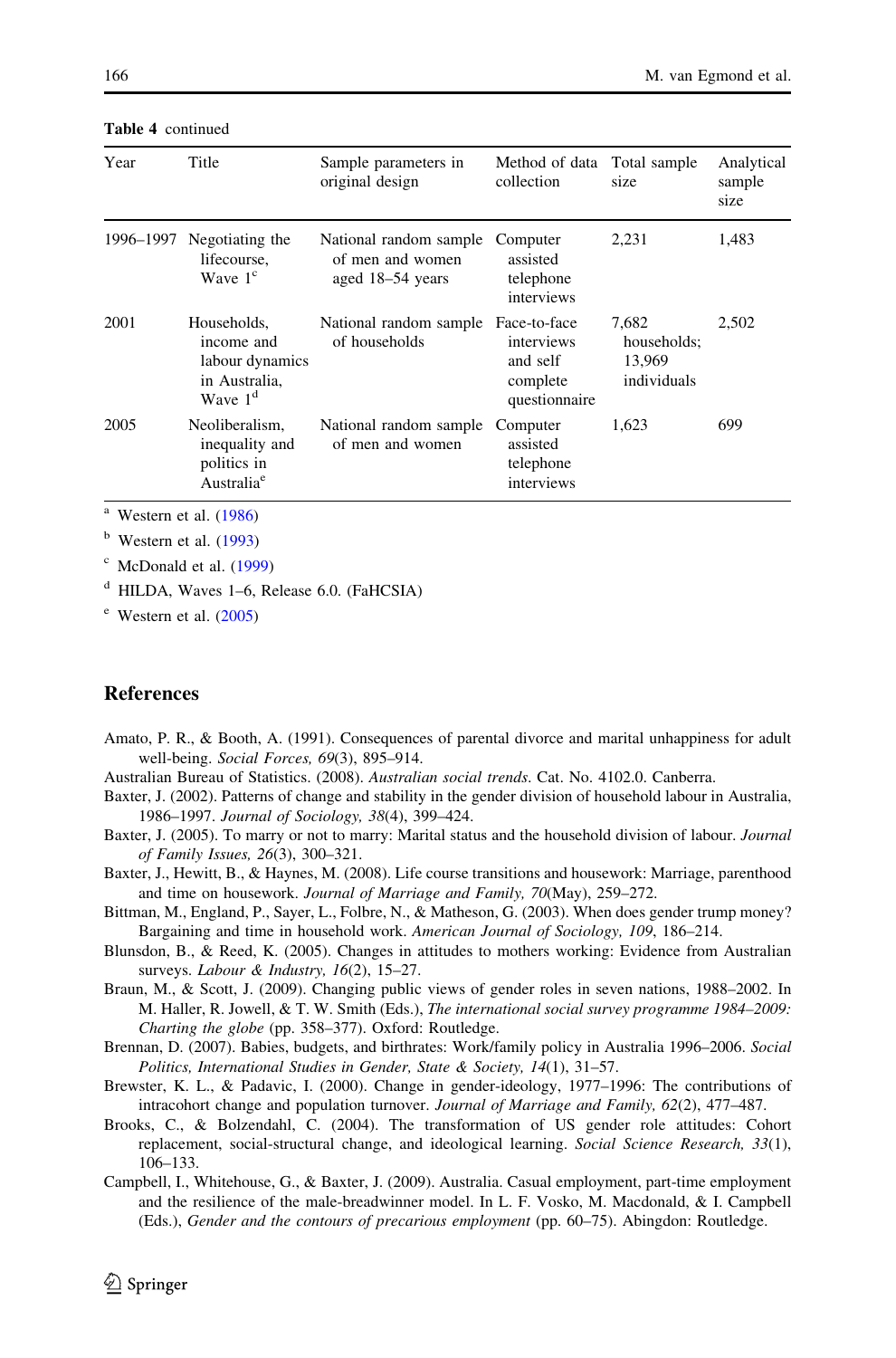- <span id="page-21-0"></span>Ciabattari, T. (2001). Changes in men's conservative gender ideologies, cohort and period influences. Gender and Society, 15(4), 574–591.
- Craig, L. (2007). Contemporary motherhood: The impact of children on adult time. Aldershot: Ashgate. Davis, N. J., & Robinson, R. V. (1991). Men's and women's consciousness of gender inequality, Austria,
- West Germany, Great Britain, and the United States. American Sociological Review, 56(1), 72–84.
- De Vaus, D. (2004). Diversity and change in Australian families. Statistical profiles. Melbourne: Australian Institute of Family Studies.
- Dux, M., & Simic, Z. (2008). The great feminist denial. Melbourne: Melbourne University Press.
- Eisenstein, H. (1996). Inside agitators, Australian femocrats and the state. Sydney: Allen and Unwin.
- Evans, M. D. R., & Kelley, J. (2002). Attitudes towards childcare in Australia. The Australian Economic Review, 35(2), 188–196.
- Faludi, S. (1992). Backlash: The undeclared war against women. London: Chatto and Windus.
- Gauthier, A., Smeeding, T., & Furstenberg, F. (2004). Are parents investing less time in children? Trends in selected industrialized countries. Population and Development Review, 30, 647–671.
- Hewlett, S. (2002). Creating a life, what every woman needs to know about having a baby and a career. New York: Miramax.
- Holtz, G. T. (1995). Welcome to the jungle, the why behind 'Generation X'. New York: St. Martin's Press.
- Inglehart, R., & Norris, P. (2003). Rising tide: Gender equality and cultural change around the world. Cambridge: Cambridge University Press.
- Kane, E. W. (1995). Education and beliefs about gender inequality. Social Problems, 42(1), 74–90.
- Kane, E. W., & Sanchez, L. (1994). Family status and criticism of gender inequality at home and at work. Social Forces, 72(4), 1079–1102.
- Lake, M. (1999). Getting equal. The history of Australian feminism. Sydney: Allen and Unwin.
- Manne, A. (2005). *Motherhood, how should we care for our children?*. Sydney: Allen and Unwin.
- Mason, K. O., & Lu, Y. H. (1988). Attitudes toward women's familial roles, changes in the United States, 1977–1985. Gender and Society, 2(1), 39–57.
- McDonald, P., Jones, F., Mitchell, D., & Baxter, J. (1999). Negotiating the life course, Wave 1 1997 [computer file]. Canberra: Australian Social Science Data Archive, The Australian National University.
- Mitchell, D. (2005). Making families work. In S. Wilson, G. Meagher, R. Gibson, D. Denemark, & M. Western (Eds.), Australian social attitudes: The first report (pp. 30–41). Sydney: UNSW Press.
- Morgan, S. P., & Waite, L. J. (1987). Parenthood and the attitudes of young adults. American Sociological Review, 52(4), 541–547.
- Organisation for Economic Co-operation and Development (OECD). (2009). Society at a glance 2009— OECD social indicators. Available from [www.oecd.org/els/social/indicators/SAG](http://www.oecd.org/els/social/indicators/SAG). Accessed 22 April 2010.
- Rose, J., Baxter, J., & Hewitt, B. (2010). Time to balance: do gender, context and employment hours affect satisfaction with time pressure? Paper presented at 11th Australian Institute of Family Studies Conference, Melbourne, 7–9 July.
- Sayer, L., Gauthier, A., & Furstenberg, F. (2004). Educational differences in parents' time with children: Cross-national variations. Journal of Marriage and Family, 66, 1152–1169.
- Scott, J. (2008). Changing gender role attitudes. In J. Scott, S. Dex, & H. Joshi (Eds.), Women and employment: Changing lives and new challenges (pp. 156–178). Cheltenham: Edward Elgar.
- Scott, J., Alwin, D. F., & Braun, M. (1996). Generational changes in gender-role attitudes, Britain in a cross-national perspective. Sociology, 30(3), 471–492.
- Smock, P. (2000). Cohabitation in the United States: An appraisal of research themes, findings, and implications. Annual Reviews Sociology, 26, 1–20.
- Thornton, A., Alwin, D. F., & Camburn, D. (1983). Causes and consequences of sex-role attitudes and attitude change. American Sociological Review, 48(2), 211–227.
- Thornton, A., & Young-DeMarco, L. (2001). Four decades of trends in attitudes toward Family issues in the United States: The 1960s through the 1990s. Journal of Marriage and the Family, 63(4), 1009–1037.
- Van Gellecum, Y., Western, M., & Baxter, J. (2008). Neoliberalism, gender inequality and the Australian labour market. Journal of Sociology, 44(1), 45–63.
- Watson, N., & Wooden, M. (2002). The Household, Income and Labour Dynamics in Australia (HILDA) Survey, Wave 1 survey methodology. HILDA project technical paper series, NO. 1/02, May 2002.